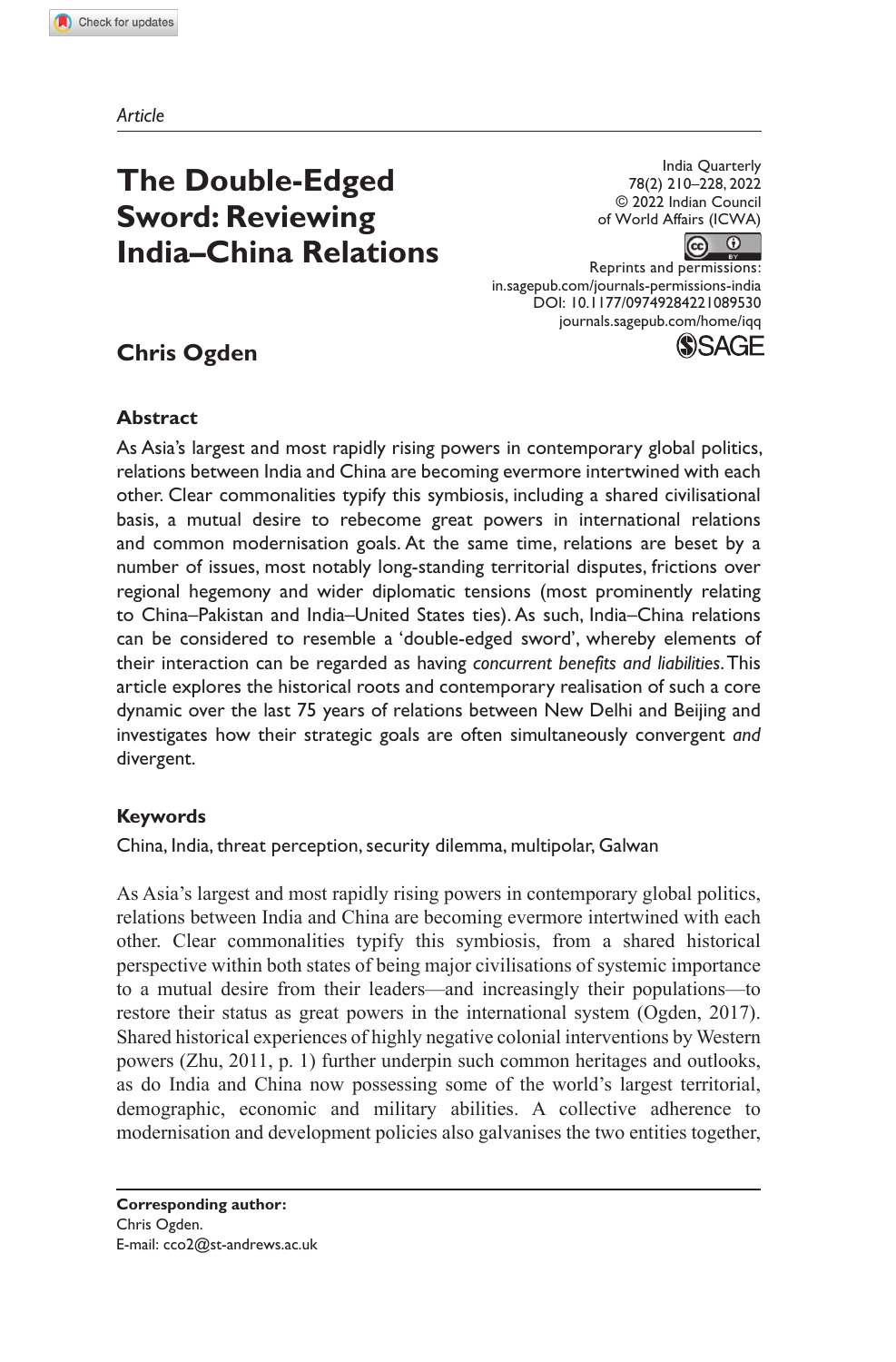whereby achieving increased levels of bilateral, regional and global trade is a common aim, which is serving to successfully augment their power across all domains of international affairs.

Such has been the rate of their economic expansion in the last decades (albeit for longer and faster by Beijing compared with New Delhi's performance) that both states are now exerting more influence in global diplomacy than they have ever done. Expressing similar demands in the face of similar challenges is becoming more evident in issues ranging from how both India and China can effectively manage the climate emergency as developing states to gaining more representative voices in existing and new multilateral institutions. These perspectives are buoyed by ongoing and residual suspicions concerning the intentions underlying the United States (US) hegemony (Pant, 2011, p. 236), which are themselves amplified by a shared adherence to having an international system resting upon multipolarity and not just US-led unipolarity. Overarching these commonalities is a belief in the twenty-first century being the Asian Century, wherein the region will become the essential fulcrum of international relations, and whereby maintaining a stable and peaceful Asian sphere buttresses both their core interests.

Despite these strong positive overlaps in relations, ties between India and China are also beset by a host of negative elements. Such tensions are frequently exacerbated by their essential proximity, both geographically and in terms of their policy goals. These negative elements include long-standing territorial disputes (concerning Arunachal Pradesh and Aksai Chin) that have been intensified by historical and more contemporary disputes (in the guise of the 1962 War and the recent Galwan skirmish in 2020 that resulted in fatalities on both sides). More broadly, observers have also noted distrust-ridden competition between the two sides as they vie for 'influence, power, hegemony and profits' (Scott, 2008, p. 2), which permeates New Delhi and Beijing's mutual search for trade and energy security. This dynamic extends out into the broader region, most notably concerning the Indian Ocean Region (IOR) but also regarding each states' bilateral relations across South Asia, South East Asia, East Asia and the Indo-Pacific. Here China's close relation with Pakistan is of foremost concern to New Delhi, while India's increasing ties with the US (plus Japan and Australia) is the most worrying for Beijing. The latter is particularly significant since it concerns Asian balanceof-power dynamics, as well as which state will be able to claim—or be prevented from claiming—leadership and hegemony over either South Asia or East Asia, and the broader Asian region as a whole. The fact that both states are amassing evermore-powerful military capabilities through common modernisation drives only serves to further intensify these substantial mutual pressures.

As a result, India–China relations can be seen as representing a 'double-edged sword', whereby elements of their interaction can be regarded as having *concurrent benefits and liabilities*. With both states continuing to rise to ever-greater international prominence, and with the bandwidth of their global interests also increasing exponentially, the scope and scale of these benefits and liabilities are evermore accumulating in nature. Within more realist thinking in international relations, such an observation pertains to their relations being a classic example of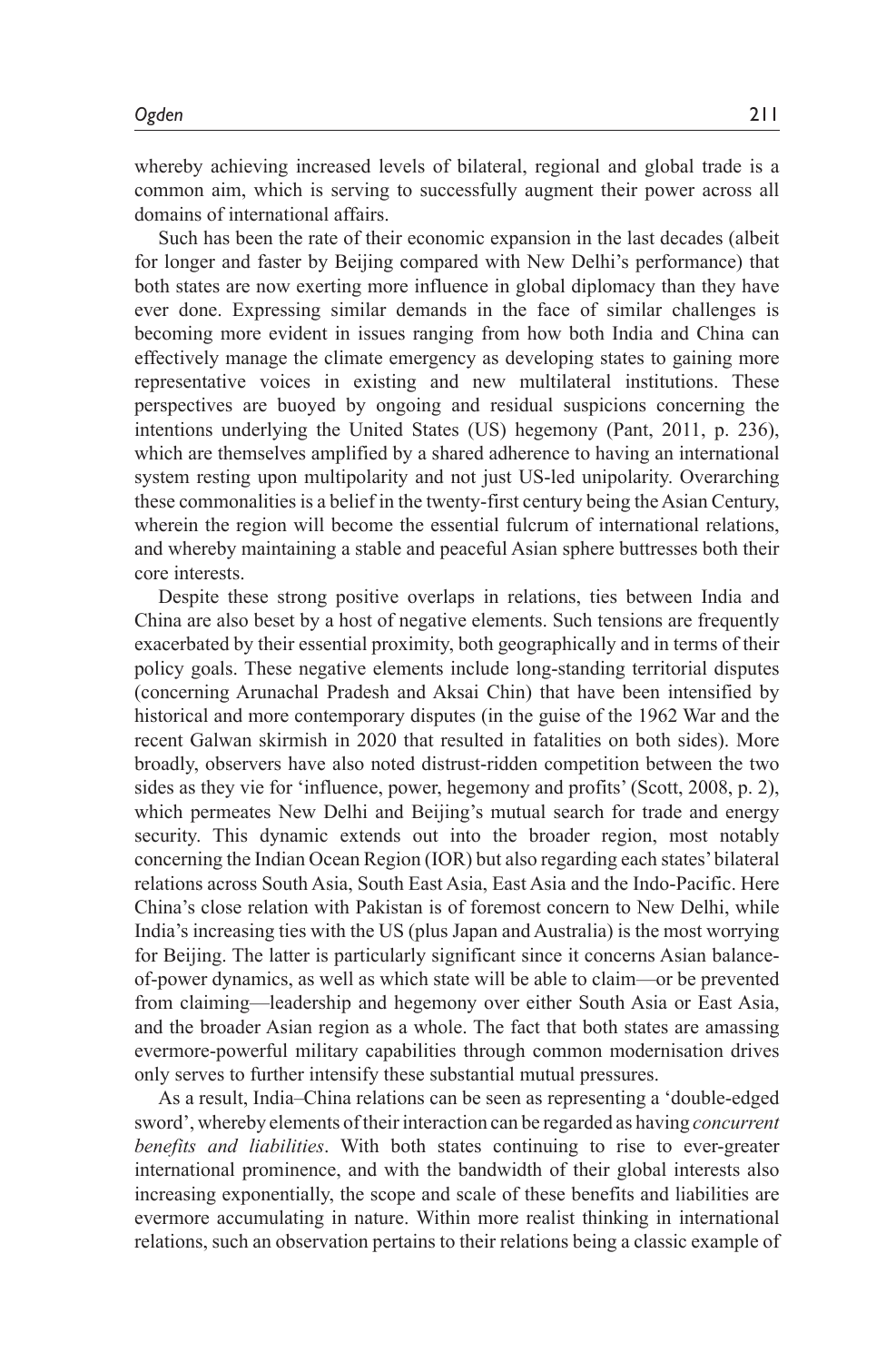a security dilemma, with any strategic actions carried out by one side being inevitably seen as a threat to the other's interests (Pant, 2011, p. 240). Conversely, more constructivist-centred accounts would seek to focus upon how shared interests and aims, as well as fears and threats, are 'the product of human agency, of social construction' (Hopf, 1998, p. 182), which can provide a way for India– China relations to remove themselves from the security dilemma and to focus upon positive-sum outcomes. In these ways, partnerships and rivalries between states can be fruitfully understood through shared social experiences and their psychological impacts (Pardesi, 2010, p. 562), whose roots are historical in nature but are also embedded in contemporary interaction.

From this basis, threat perception acts as a useful and vital lens through which we can better analyse and understand relations between New Delhi and Beijing. Defined by Baldwin (1971) as the 'anticipation of harm to either one's material assets or belief systems', threat perceptions are shaped by historical interactions between states that then form the basis for predictions concerning how actors may respond in certain situations. In these ways, past enmity, clashes and competitions frequently create an ecosystem of suspicion and hostility for present relations, enhancing perceived threats (Singer, 1958, p. 93), which is certainly evident in India–China relations concerning the legacy of the 1962 War, as well as other memories of animosity and conflict. Overcoming such negativities is thus central to fulfilling positive relations, which highlights how 'even the prospect of large absolute gains for both parties does not elicit their co-operation so long as each fears how the other will use its increased capabilities' (Waltz, 1978, p. 105). In this sense, for cooperative ties between New Delhi and Beijing to prevail, the positive side of the double-edged sword needs to dominate its negative side. In the longer term, this will thus require maintaining a partnership based on common defence and political and economic goals (Naidu, 2008, p. 3).

Analysing such dynamics through these useful heuristic devices, this article proceeds in the following fashion. First, it sets out the historical evolution of India–China relations over the last 75 years, from their consecration as modern states in the late 1940s until the 2010s. Using this evolution as an analytical touchstone, the article then interrogates the major aspects of contemporary New Delhi–Beijing relations in the last decade. Here, we specifically decode the two states' interactions across a myriad of factors before reaching a set of Conclusions that evaluates points of convergence and divergence in India–China ties and pertinently asks whether positive or negative relations are currently ascendant.

#### **The Primer of History and Experience**

The emergence of modern India in 1947 and the later emergence of modern China in the shape of the People's Republic of China (PRC) in 1949 came in the aftermath of shared negative colonial experiences by both sides. Although somewhat dissimilar in nature in that India had been firmly subjugated and occupied by the British Raj for several centuries, while imperial China had been forced to give repeated territorial and economic concessions to a range of mainly European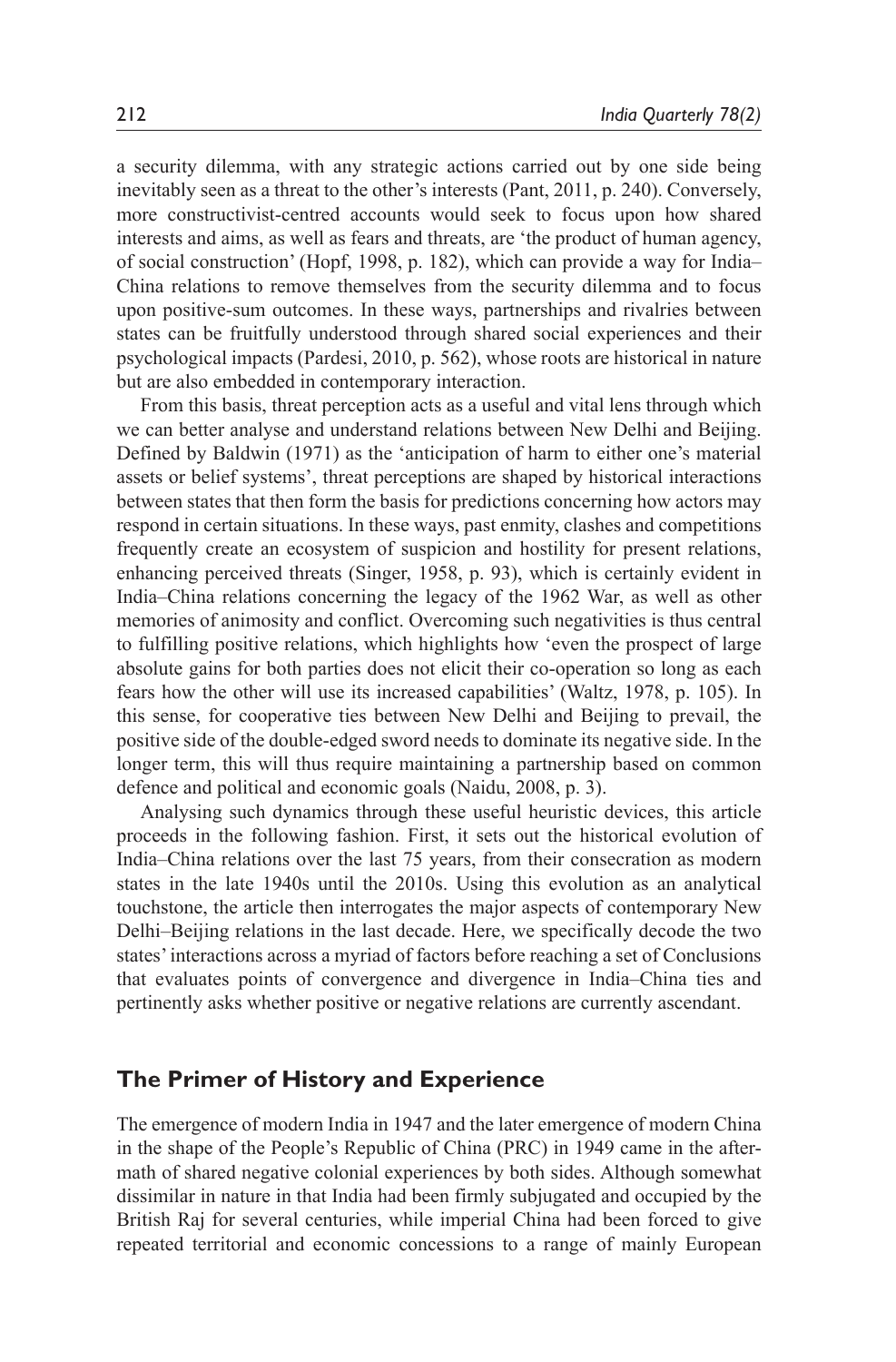powers from the mid-nineteenth century onwards, both states began their modern incarnations as materially weak and vulnerable entities. As a result, in the immediate period after the Second World War, both India and China faced substantial political, social and developmental challenges (Tellis, 2004, p. 134). Moreover, for both sets of their ruling elites, their states had lost a considerable amount of status due to the actions of external actors, which fed into deep-seated anti-imperialist and anti-colonial sentiments in both New Delhi and Beijing. Evincing a clear mistrust and suspicion of the international system and its architects, such a shared experience and common threat perception bolstered the possibility of there being a steadfast alliance between the two new postcolonial states (Sidhu & Yuan, 2003, pp. 10–11).

From this basis, in the first decades of their modern relations, and against the façade of the emergent bipolar politics of the Cold War, diplomatic ties were initiated in April 1950, with India being the first non-socialist country to form such ties with communist China (Ogden, 2014, p. 256). Indian Prime Minister Jawaharlal Nehru and Chinese Premier Zhou Enlai conducted respective state visits in 1954, and a sense of solidarity, friendship and optimism permeated these relations (Sidhu & Yuan, 2003, p. 11). There was also a realisation that standing together could help both states to better withstand the machinations of the external great powers and to foment greater stability in the wider Asian region. Reflective of such sentiments, the phrase *Hindi–Chini bhai bhai* ('Indians and Chinese are brothers') was widely used by politicians from both sides (Fang, 2013, p. 2) and was further demonstrated by the 'Five Principles of Peaceful Coexistence' of the 1954 'Panchsheel Agreement', as first elucidated by Chinese Premier Zhou Enlai. The first of these (respect for each other's territorial integrity and sovereignty) encapsulates common threat perceptions of being invaded again, which was bolstered by the second Principle (non-aggression) that eschewed the use of military force in international affairs and the third Principle (non-interference in each other's internal affairs) that resolutely underscored the need to preserve autonomy and self-reliance from external influence. The final two Principles (equality and shared benefit, and peaceful co-existence) reinforced these mantras and sought to restore both states' international stature and provide an environment in which they could pursue mutual development and modernisation goals.

Despite this early positivity and some fruitful negotiations concerning the disputed sections of their shared borders (themselves a negative legacy of the colonial period), as well as some concerted cultural exchanges, relations began to decline by the end of the 1950s, as their 'brief honeymoon period' (Sidhu & Yuan, 2003, p. 11) did not endure. Although India had conceded suzerainty over Tibet and recognised it as an autonomous region of China (which had annexed it in 1950), New Delhi's harbouring of the Dalai Lama in India—after his escape from Lhasa to Dharmsala in 1959—injected elements of distrust and frustration into their diplomacy (Fang, 2013, p. 2); so too did Chinese support of the Mizo and Naga insurrections in India's northeast (see Norbu, 1997). In turn, Beijing began to perceive New Delhi as potentially threatening its leadership of the Third World, especially given India's pivotal role in the Non-Aligned Movement, which Nehru had formally co-founded in 1961. Thus, even though both sides adhered to a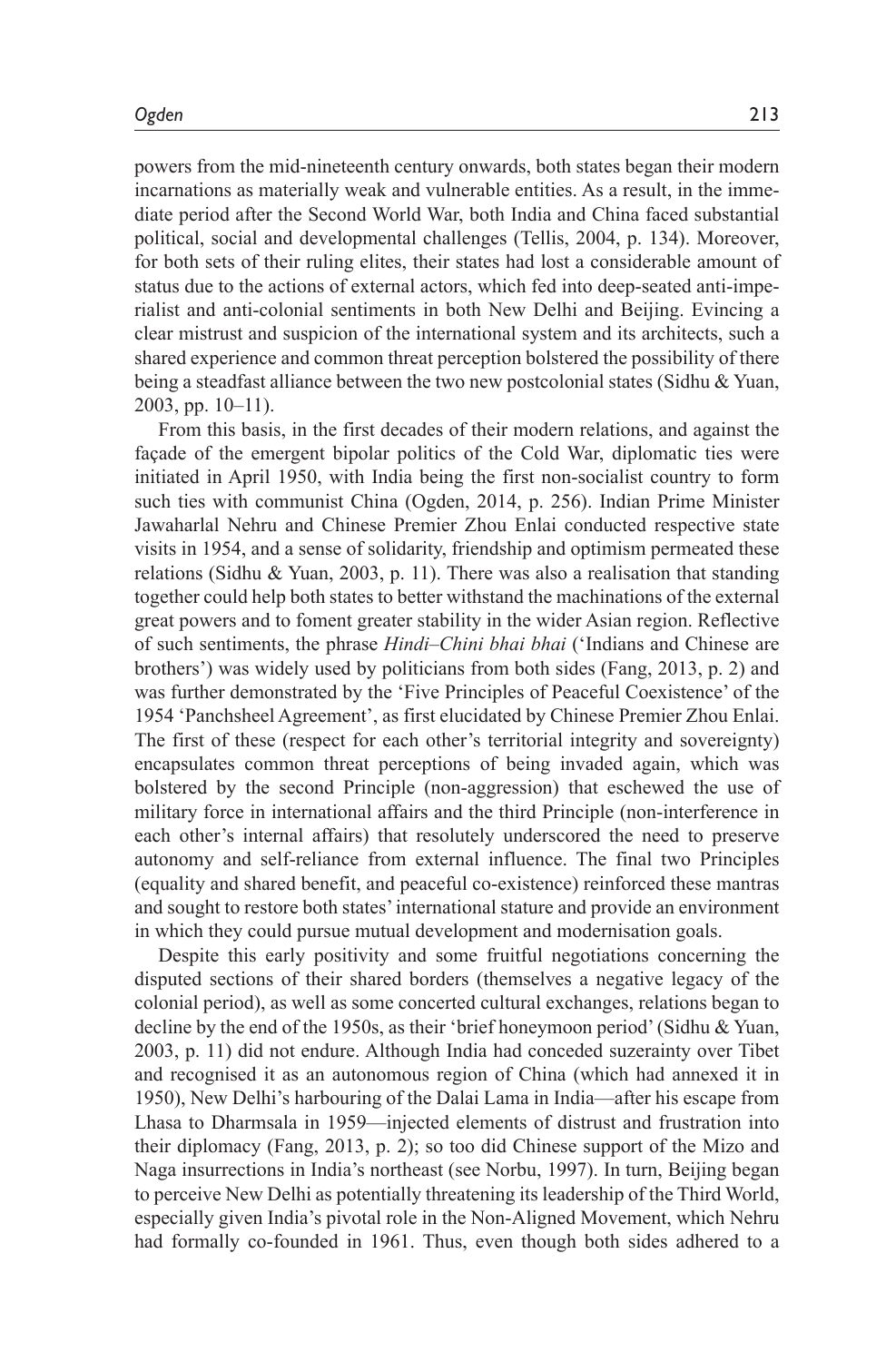similar worldview, as shown by the 'Five Principles of Peaceful Coexistence', such an adherence also bought innate tensions concerning how each side could successfully pursue their core strategic interests. As per our analogy of a doubleedged sword, what appeared to have been agreements then became tensions and commonalities became differences.

Nowhere was this clearer and most virulently displayed than the India–China border dispute, which represented a common interest regarding territorial integrity, but which—if unequivocally pursued by either New Delhi or Beijing—would necessitate a confrontation between the two sides. Shared beliefs on both sides based upon common perceptions—centuries-old and even millennia-old in nature—concerning the weight of their civilisational significance, as well as their prior status as great powers since from around 1 AD until at least the mid-1750s during which time they each controlled between a third and a quarter of all global trade (see Maddison, 2003), further complicated this dynamic. More significantly, there was an overlap in their perceived historical spheres of influence, which had resulted—across history—in a range of contested areas including Tibet and the west of China, Bhutan, modern-day Bangladesh, the northwest corner of Central Asia and arguably almost all of Southeast Asia (Frankel, 2004, pp. 13–24; Garver, 2001, p. 15). The year 1959 saw Chinese incursions into Ladakh and the North-East Frontier Agency, which were precursors to the India–China War in late 1962 that centred upon territorial disagreements over Tibet, Aksai Chin and Arunachal Pradesh (Guha, 2012, p. 27). Apart from resulting in India's abject defeat within 30 days, and leaving the border issue essentially unresolved, the 1962 War diminished Nehru's hopes of a unified pan-Asian front led by New Delhi and Beijing and left a seemingly indelible psychological scar and deep-seated distrust towards China (Huchet, 2008, p. 51). It also forced India to override its previous mantra that it could prosper in regional and world affairs 'by virtue of its moral example' (Garver, 2004a, p. 9), invoking increased and lasting Indian militarisation.

As a result, India's defence budget grew considerably after the 1962 defeat, as New Delhi was shown the necessity of military security considerations, which would eventually include the acquisition of nuclear weapons in the late 1990s (Perkovich, 2004, pp. 183–184). The fact that China then embarked on creating what would become a long-standing strategic alliance with Pakistan (with whom New Delhi also faced territorial, leadership and status issues in South Asia) only served to double down on such a trajectory and heightened Indian threat perceptions towards China (Ogden, 2014, p. 271). The China–Pakistan relationship would encompass Beijing assisting the Pakistani military and improving Pakistan's defence capabilities, as well as providing diplomatic support concerning the Kashmir dispute (Garver, 2004a, pp. 3, 6, 11). China would also help Pakistan to eventually become a nuclear weapons state by providing the technical information and missiles capable of deploying these weapons (Garver, 2004b, pp. 9–10). In India, it also further embedded a perennial suspicion towards China that would regularly temper the pursuit of even their most common strategic goals by reinforcing a perception in New Delhi that Beijing was carrying out a policy to purposively contain India within South Asia. Periodic armed skirmishes, such as the late 1967 incidents at Nathula and Chaola on the Sikkim–Tibet border and at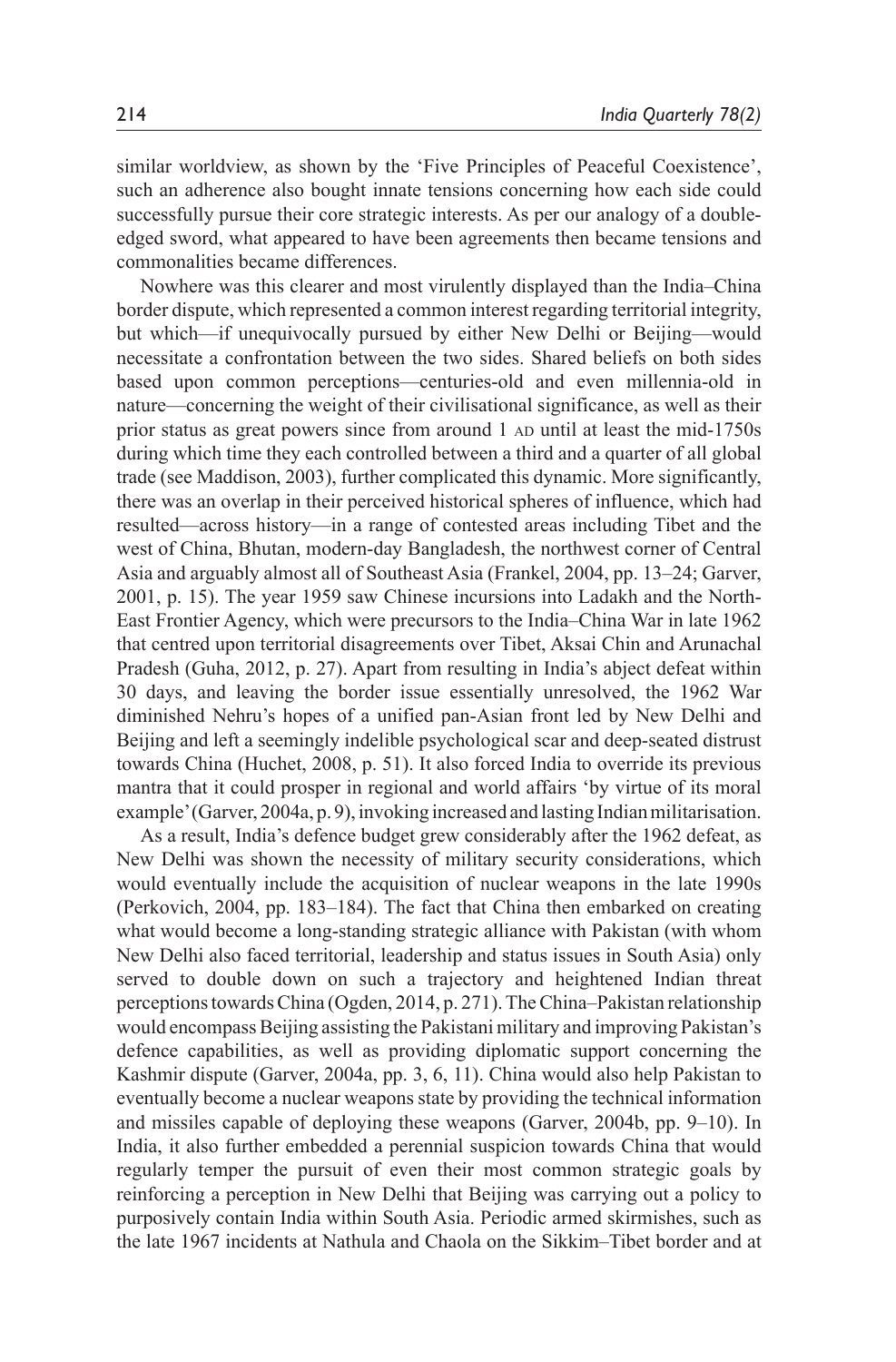Somdurong Chu in 1987, only reiterated such concerns. The legacy of the 1962 War thus entrenched animosity between India and China that arguably would prevent realising a genuine partnership between them (Batabyal, 2006; Huchet, 2008).

Following on from a 'Statement of Friendship' in May 1970, it was only in July 1976 that full diplomatic relations were restored. Slow steps were then taken to stabilise relations, including a joint communiqué in May 1980 designed to avoid further border clashes, and which included the implementation of hotlines, face-toface commander meetings and prior notification of military exercises. After a meeting between Prime Minister Rajiv Gandhi and Premier Zhao Ziyang in New York in October 1985, the former then visited China in 1988, the first Indian head of state to do so in 34 years. The visit led to the foundation of a Joint Working Group on border and territorial issues, as well as a Joint Economic Group on economic and commercial issues. With the denouement of the Cold War in the late 1980s, and as India undertook a series of reforms to slowly liberalise its economy (in a similar fashion to how China had opened up its economy to global trade from the late 1970s onwards), bilateral relations between New Delhi and Beijing began to improve significantly (Astarita, 2007, p. 550). Mutual modernisation and development goals, as well as a desire for a more stable regional environment, underpinned this fresh positivity and highlighted the shared benefits and gains to be made through cooperation vis-à-vis interactions on the positive side of their double-edged swordcentred relations. These included the 1993 agreement on the 'Maintenance of Peace and Tranquillity along the Line of Actual Control' (demarcating their 4,000-kilometrelong border). Jiang Zemin's 1996 visit to India (the first by a Chinese head of state since 1962) emboldened this cooperation and led to further measures aimed at reducing border tensions, including the reduction of patrols and the removal of major weapons systems (Ogden, 2014, p. 122).

After a brief downturn in relations following India's nuclear weapons tests of May 1998, during which Prime Minister Atal Bihari Vajpayee wrote to then US President Bill Clinton stating that 'we have an overt nuclear weapon state on our border, a state that committed armed aggression against India in 1962' (Vajpayee, 1998), this positive turn in India–China relations continued. In a way, matured by the nuclear tests (which have been accompanied by a series of similar tests by Pakistan), as they removed notions of nuclear ambiguity from New Delhi's strategic posture, further regular mutual state visits led to a deepening of relations in all dimensions. Facilitated by an Indian government under the aegis of the Bharatiya Janata Party (BJP), that did not have any direct political baggage relating to the 1962 War, as well as being much more pragmatic in their foreign policy (see Ogden, 2014), in 1999 a Security Dialogue was initiated. Following a visit by Indian President K. R. Narayanan in May–June 2000, economic, scientific and border negotiations also resumed. Despite occasional tensions (most notably when Vajpayee described China as a 'strategic competitor' in November 2002), these positive relations culminated in the signing of the 2003 'Declaration on Principles for Relations and Comprehensive Cooperation', which forged a consensus on a range of bilateral, regional and global issues and aided both sides' core interests about modernisation, development and great power.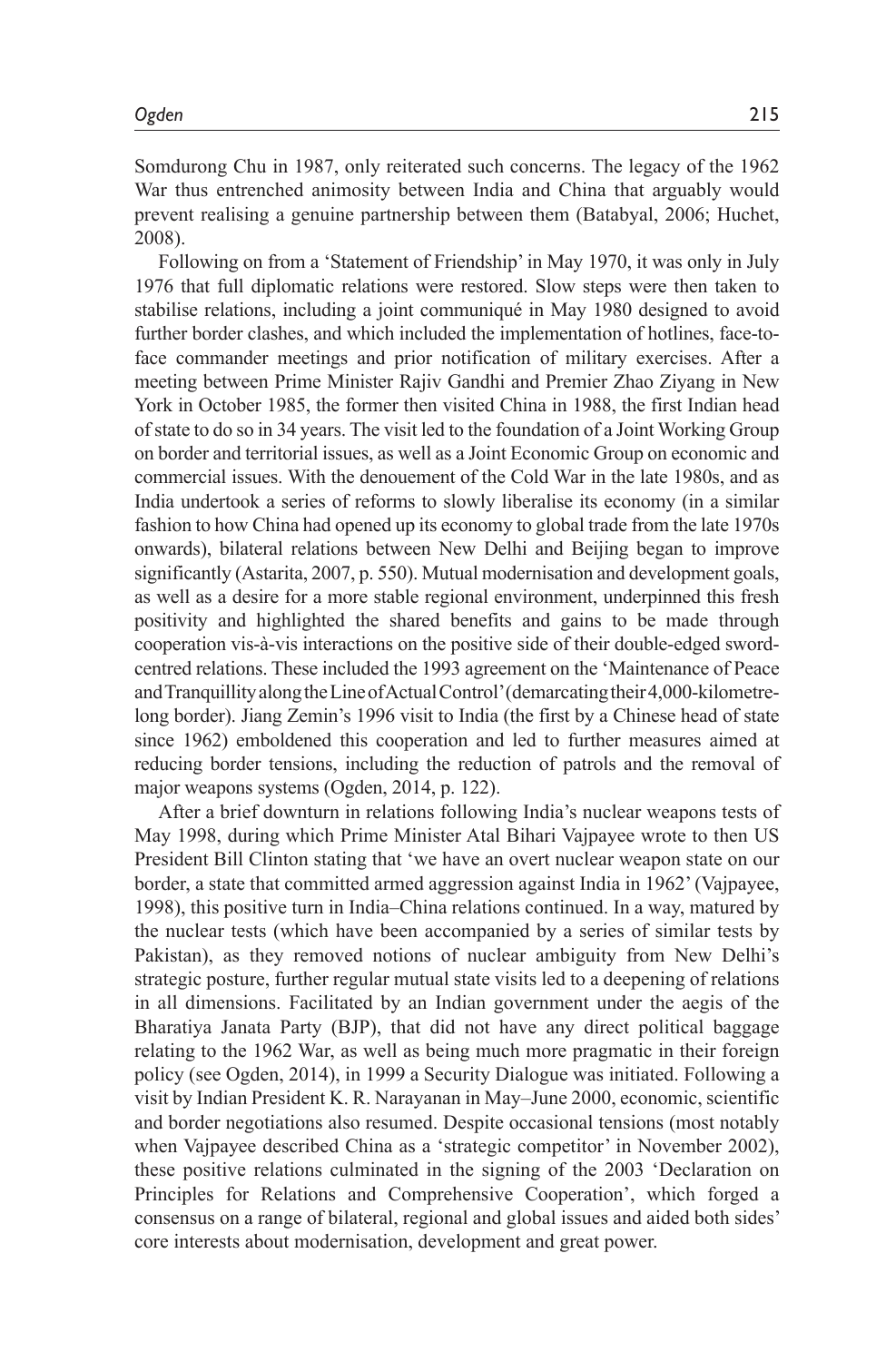The 'Strategic and Cooperative Partnership Agreement' of 2005 further acknowledged the widening of India–China relations—as well as heightening complexity and therefore the greater potential for tensions—as both sides agreed upon a 'consensus that bilateral relations transcend bilateral issues and have acquired a global and strategic perspective' (Embassy of India, 2009). Underpinning this blossoming of ties and signalling greater levels of economic interdependence, India–China trade rose from \$2.9 billion in 2000 to \$73.9 billion in 2011, and both sides jointly bided for a number of oil contracts (Ogden, 2014, p. 125), which underscored their mutual quests for ensuring their energy security. Both New Delhi and Beijing also understood that in order to attain legitimacy as great powers, they would need to be recognised as economic powers on both internal and external levels (Rusko & Sasikumar, 2007, p. 117). In turn, and facing similar challenges in Kashmir and Xinjiang, the two initiated a series of military and counterterrorism exchanges, which in 2008 saw Chinese troops active on Indian territory for the first time since 1962. Diplomatically, the 2008 'Shared Vision for the Twenty-First Century' document detailed a joint global economic strategy that included common action in multilateral forums on regional climate change and on civil nuclear energy cooperation, while the two sides helped to establish the BRIC (Brazil–Russia–India–China, later BRICS with the inclusion of South Africa) grouping in 2009 that emphasised shared interests for a more equitable and multipolar world order (Cooper & Farooq, 2016, p. 74). In particular, the mutual aspiration for a multipolar world was regarded as being crucial for securing their sovereignty, as well as balancing together against the US economically and concerning Washington's overt regional influence in Asia. Overall, relations appeared to be in a golden period, with Chinese Premier Li Keqiang's stating in 2012 that India–China ties were the 'most important bilateral relationship in the 21st century' (quoted in Ogden, 2014, p. 270).

# **The Contours of Contemporary Relations**

Within the last decade, both India and China have appeared either to fully emerge or on the cusp of being great powers (see Ogden, 2017). As a key dynamic within the foreign policy ambitions of both states, achieving—and indeed restoring such a status has been a longsought-after aim for both New Delhi and Beijing since the 1940s. Given their ever-greater shares of global economic power, as well as raising military spending, buoyed by having the world's largest populations and being two of the largest states globally in territorial terms, their importance to the international system was and is ever-increasing. Regarding the first of these measures, in 2020, gross domestic product based on purchasing power parity (GDP [PPP]) in constant dollars stood at \$24.27 trillion for China and \$8.97 trillion for India, the first and third highest globally, representing 18.3% and 6.8% of total world GDP, respectively (World Bank, 2022). In 2020, China spent \$252.3 billion and India spent \$72.9 billion on military spending, which were the second and third highest amounts, respectively, globally (Stockholm International Peace Research Institute, 2021). As such, India and China are of expanding significance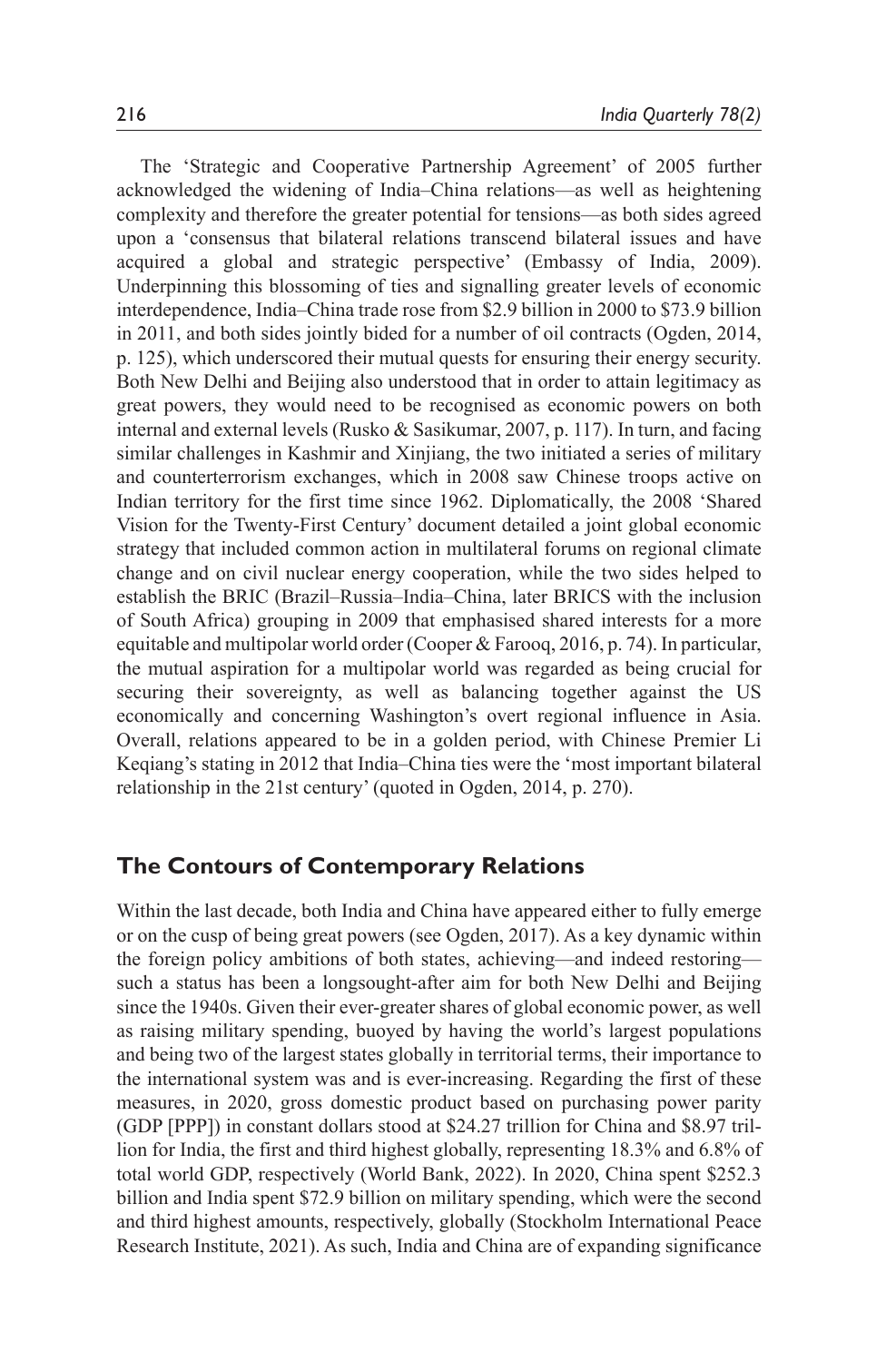to other major states in the international system, especially the US whose preeminent position appears to be under threat from a rapidly rising China. The US in recent years had redoubled its efforts to try to constrain Chinese power, especially by attempting to use India (as well as more established allies in the shape of Japan and Australia) to actively balance Beijing. In combination, all of these factors—themselves driven by India and China's core domestic aims regarding modernisation and development, which require securing access to more markets and more resources—are creating greater possibilities for both friction and competition in India–China relations across a range of spheres from the economic and military to the regional and systemic.

# *Economic*

At its heart, a strong and globally driven economy 'confers potential wider elements of authority, interdependence and control within the international system but also gives the economically powerful states a system-determining centrality' (Ogden, 2017, p. 72). In the last decade, much expectation has rested upon a natural synergy between China and India with the former acting as the 'workshop of the world' and the latter as the 'back office of the world' (Huchet, 2008, p. 51), which former Chinese Premier Zhu Rongji suggested would be globally irresistible (Pant, 2011, p. 236). As such, Indo-Chinese economic ties have been regarded as one of the central pillars of China–India rapprochement that took place in the 1990s, and which have remained constant despite other areas of conflict between them. Emblematic of such an importance, and despite the prolonged stand-off by their two militaries in eastern Ladakh, culminating in the Galwan skirmish in 2020, intra-India–China trade reached a record \$125 billion in 2021, which was a 43.3% increase from 2020 (*The Economic Times*, 2022). Notably, such distinct rises have not typified economic ties since 2011 when their growth has on occasion been less than exponential in nature. The extent of such interdependence is underscored by China being India's largest importer, which dates from 2009. In 2020, as India's top trading partner, China represented 13.8% of all imports ahead of the US (7.6%), United Arab Emirates (6.4%), Saudi Arabia (5.7%) and Iraq (5.0%) (Statista, 2021). India also depended upon Chinese equipment and materials during the COVID-19 pandemic (Patranobis, 2021), with Beijing's greater technological expertise trumping New Delhi's.

Crucially, such an importance is not reciprocated in Indian exports to China, which along with a huge trade deficit between the two sides of \$69 billion in 2021 (*The Economic Times*, 2022) has produced a set of largely imbalanced economic relations. Such an imbalance undercuts wider normative claims concerning mutual development and the purported 'win-win' basis of such ties, which currently benefits Beijing more than New Delhi. It also underscores a growing power deferential in their relations, which may be helping China's regional position—and potential hegemony—more than it helps India's. Such concerns have bled into suspicions concerning Chinese investments in India, which have been frequently blocked by elites in New Delhi, especially in the infrastructure and telecom sectors initially due to 'security concerns' and alleged Chinese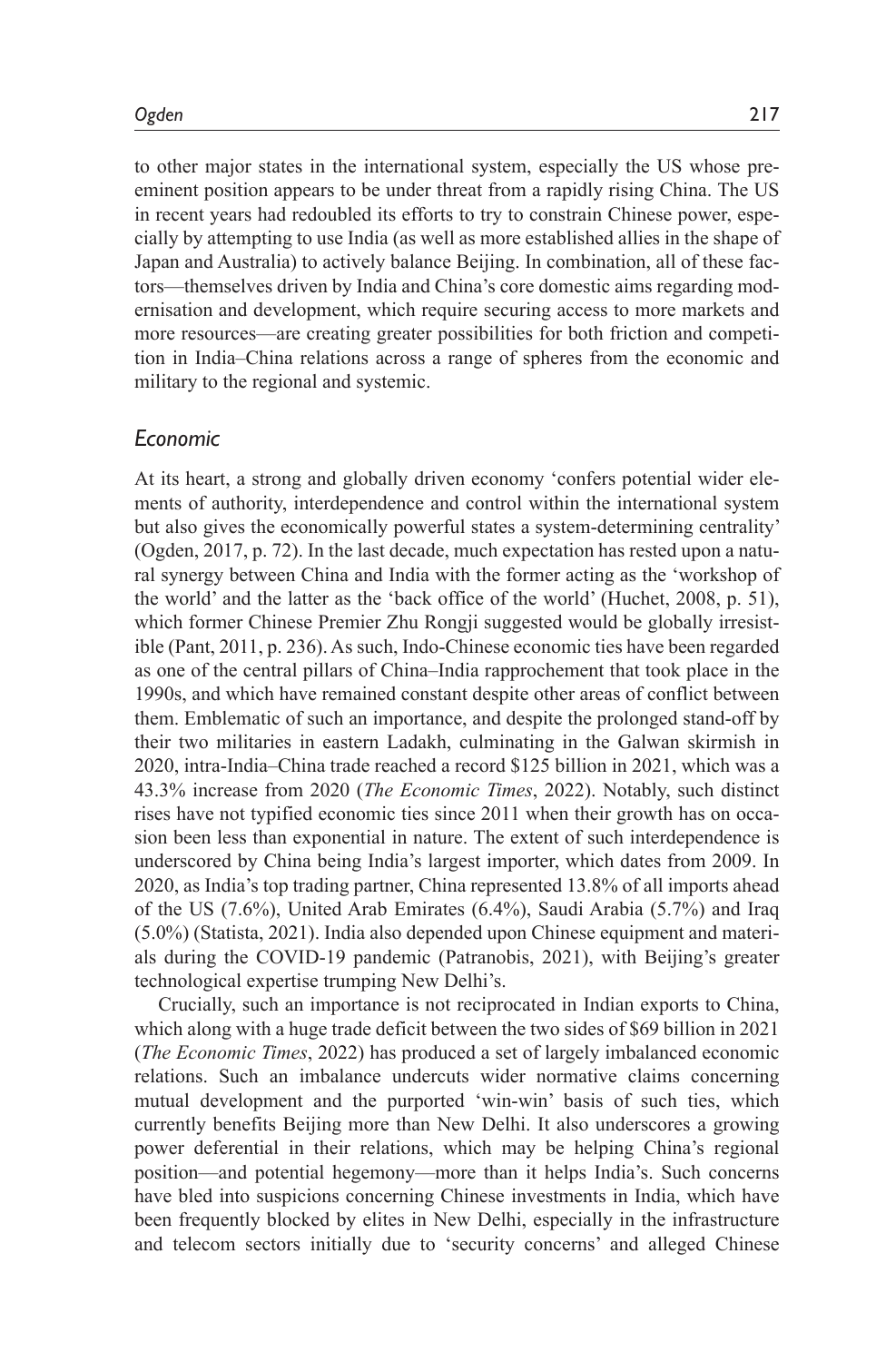espionage (Aiyar, 2007, p. 2015). In 2020, India banned TikTok, WeChat and dozens of other Chinese-made apps, which were regarded as being 'prejudicial to sovereignty and integrity of India, defence of India, security of state and public order' (India's Ministry of Information Technology quoted in BBC, 2020). In May 2021, Chinese companies were also left out of India's national trials for 5G telecommunications infrastructure (Markey, 2021). As such, mutual economic development aims now appear to be arguably secondary to national security concerns in India's relations with China, while New Delhi additionally remains highly protective of the integrity of its domestic markets and of sharing its raw resources.

Such a stance is also evident in India's refusal to join the Regional Comprehensive Economic Partnership (RCEP), under the leadership of China. Forming part of China's wider Belt and Road Initiative (BRI), New Delhi has resisted joining the RCEP due to concerns that the project will go through Pakistan-occupied Kashmir, which would potentially reduce India's wider claims to the region, and at the same time enhance Pakistan along with the building of roads close to the Indian border which could be used to help militants infiltrate Indian territory. Such sovereignty claims also encompass wider fears that China's presence could strategically block India's ties with Eurasia and even act to counterbalance India's Act East Policy, which would reduce India's regional strategic footprint. Finally, India further sees the building of such infrastructure, including enhancing China's presence in the Pakistani port of Gwadar as part of a 'string of pearls' strategy that is aimed at systematically containing India within South Asia. This latter threat perception also plays into broader regional competition concerning trade and energy security matters in the wider IOR, which are discussed in the section below.

While their economic expansion is bringing deeper tensions that appear to outweigh current benefits, higher trade levels between India and China do signify a level of interdependence which clearly augments their mutual development and modernisation aims. More fundamentally, as two states in the midst of liberalising their economies *en route* to emerging as fully developed entities in global affairs, they are also facing—albeit at potentially different stages—similar fundamental challenges. In these ways, India and China were jointly ranked 80th out of 180 states in Transparency International's 'Corruption Perceptions Index 2019' concerning how corrupt the public sector is seen by businesses and experts (Transparency International, 2019). In turn, both states are suffering from widespread environmental pollution as a result of frequently unfettered and underregulated economic liberalisation policies. As a result, in 2018, China accounted for 26.5% and India accounted for 6.6% of all  $CO_2$  emissions, the world's first and third highest amounts by states, respectively (Climate Watch, 2021). In 2017, air pollution resulted in 1.6 million deaths in both India and China (Statista, 2018), while in 2020, 46 of the world's 100 most polluted cities were in India and 42 were in China, with 9 of the top 10 being in India (Duggal, 2021). Resolving such issues are thus a mutual concern for both states, and they can learn from each other, as well as collaborate in international regimes (see below). Such interactions temper the more negative side of their double-edged economic ties.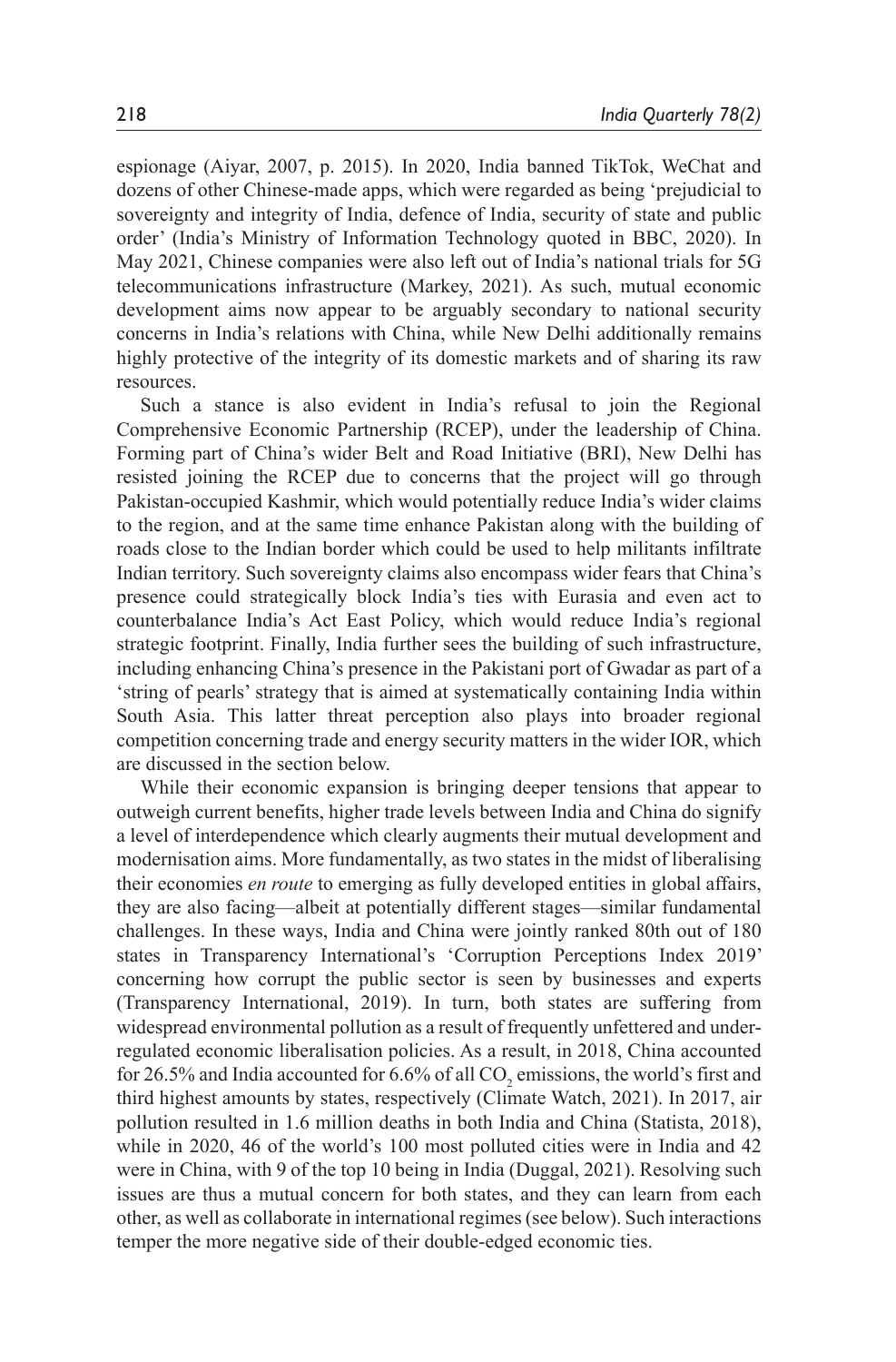#### *Military*

As both sides' economic fortunes have exploded over the last several decades, so too has the rate of military spending on each side, which has frequently been used to augment their respective trade, energy and territorial security requirements. Moreover, from the Indian perspective, China's military modernisation and increasing regional assertiveness are regarded as a direct product of its economic liberalisation and the substantial relative gains that Beijing has acquired versus other states (Pant & Joshi, 2015, p. 68). Given its historically higher rates of economic growth, these relative gains have given China the ability to grow exponentially more than its partners, including India. Furthermore, given their proximity, the mutual pursuit of such interests has led to an almost inevitable overlap of New Delhi and Beijing's strategic goals, creating the possibility for frictions and tensions between them. From the Indian perspective, the legacy of the disastrous 1962 War also continues to permeate its threat perceptions towards China, bolstered by Beijing's continued alliance relationship with Islamabad, whereby at times Pakistan has become a proxy for wider Indo-Chinese military tensions.

From this basis, military ties among the two Asian giants have oscillated between attempts to engender closer—and hence more stabilising relations—and heightening tensions that have increased the possibility of—and even invoked direct conflict. On the more positive side of their double-edged sword interactions, both New Delhi and Beijing recognise that in the context of consolidating their economic strength, ensuring their internal development and stabilising their political systems, having a peaceful regional and global system is essential (Tellis & Mirski, 2013, p. 5). As such, a state of entrenched enmity is not fundamentally in the best strategic interests of either state. Likewise, invoking a military confrontation would undercut particular Indian claims relating to a moral exceptionalism in diplomacy and statecraft (Sullivan, 2014) and would also discredit the Chinese dogma of a 'peaceful rise' in its ongoing pursuit of great power status (Zhang, 2015, p. 607). Given the centrality of the Chinese economy to the global economy, as well as India's own growing clout in this domain, an all-out conflict would arguably unsettle the entire region and would have farreaching and damaging political, military and economic effects on both China and India. For these reasons, India–China relations have witnessed periodic phases of military cooperation, as noted above, especially when pertaining to combatting shared counterterrorism threats. Further convergence can be found that concerns maintaining security in their shared neighbourhood, especially regarding crossborder crimes such as drug trafficking and the infiltration of militant groups across their borders (Fang, 2013). There have also been joint exercises on anti-piracy training in order to mitigate against shared trade and energy security threats in the IOR, so as to enhance their continued economic development. Their joint military exercise 'Exercise Hand-in-Hand', initiated in 2007, has seen eight iterations with both sides hosting the event, with the last of these taking place in 2019.

While these sets of interests overlap in a mutually beneficial way, it is in the territorial sphere that their mutually exclusive interests have sparked antagonism. In recent years, this tension has become most prominent concerning India and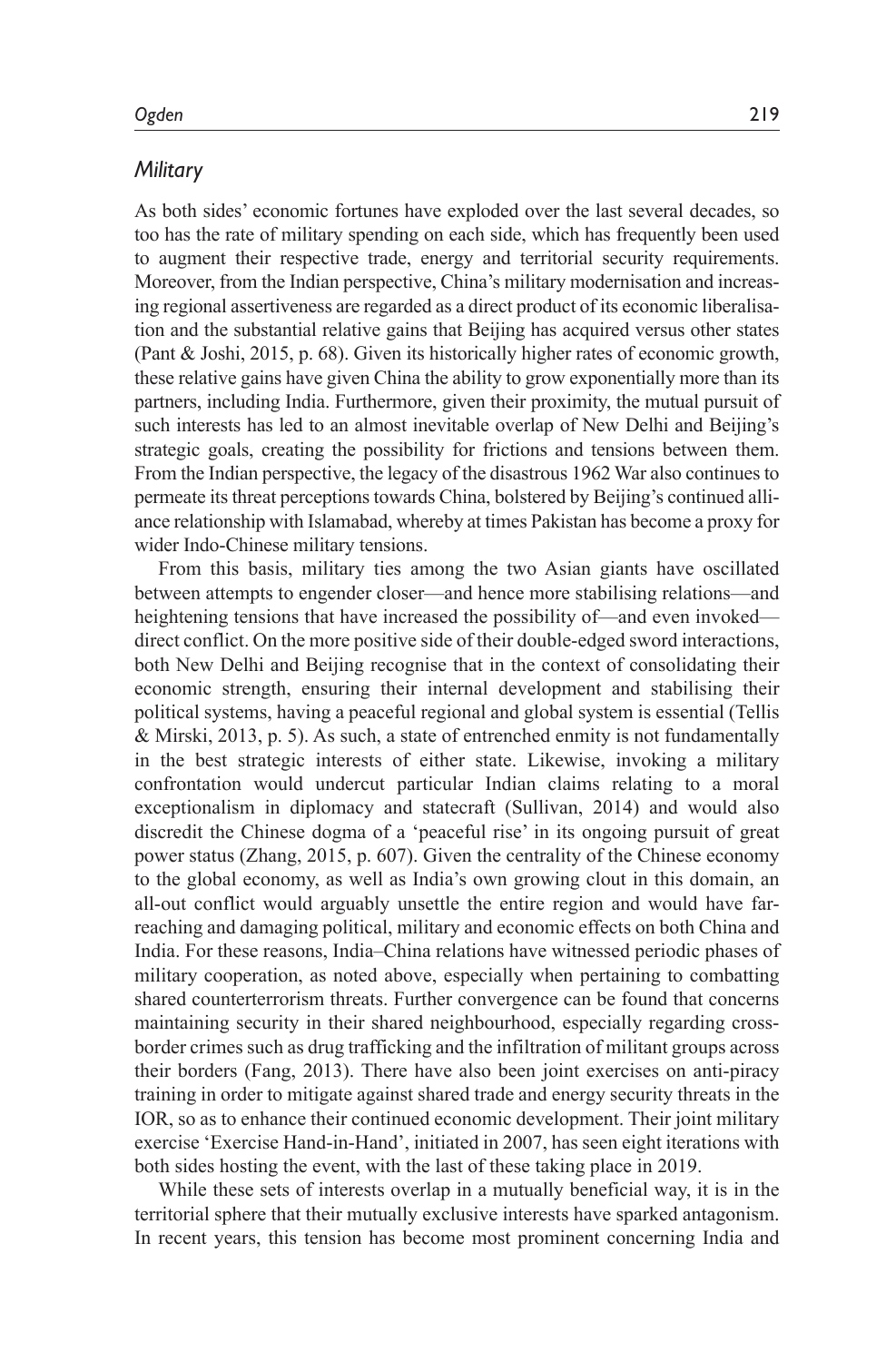China's competing claims to the disputed territories of Arunachal Pradesh and Aksai Chin. Beset by poorly demarcated borders and regular Chinese incursions, these disputes rest upon restoring each sides' territorial integrity. From New Delhi's viewpoint, if Beijing were able to control Arunachal Pradesh, it would extend China's power over the Himalayas and into India's unstable north-eastern states, threatening India's regional hegemony and stability (Gordon, 2014, p. 137), which makes the dispute a greater security threat to India than to China (Fang, 2013, p. 123). These threat perceptions and the innately zero-sum nature of the dispute have recently been exemplified by the Doklam military stand-off in 2017, as well as the deadly clashes in Galwan in 2020, which further underlined an existential element in the mutual threat perceptions of both sides. Evermore vocal nationalist opinions on both sides are also helping to exacerbate tensions, as well as domestic demands for firm—military-backed responses—in the event of any perceived incursions. Given that India's view of China by and large remains one of 'deep distrust' (Scott, 2008, p. 4), further (potentially deadly) military skirmishes are not implausible in the near future. Considering current India–China military imbalances,

Arunachal Pradesh will remain a pressure point for China to bear down upon whenever it feels the need to 'discipline' India. For India, it will mean a continued, futile attempt to match Chinese military strength in an area where both terrain and logistics make this impossible. (Jha, 2017, p. 170)

In the region more broadly, China's apparent 'string of pearls' strategy to provide potential bases for its military in the IOR has been viewed among Indian elites as a means to limit New Delhi's influence in the South Asian sphere, while undercutting its authority over its smaller neighbours (Zhu, 2011, p. 7). Such concerns link to other areas relating to the RCEP and BRI (as noted above) and are aggravated by India's neighbouring states in South Asia playing 'the China card' by taking advantage of Beijing's largesse to counterbalance India's hegemonic control of the region (YaleGlobal Online, 2018). The interconnection of these factors concerning regional control and regional status effectively intertwines with the two sides' territorial disputes, whereby tensions in one area can often augment tensions in another. On a larger scale, arguments that China is currently focusing its efforts on securing military and economic hegemony within Asia because Chinese officials know that many decades more are needed for China to achieve a superpower status to rival that of the US still hold true. Moreover, they crucially have the counter-effect of limiting New Delhi's own regional hegemony ambitions, which are detrimental to India's own pursuit of great power status. The continued accumulation of ever-enhancing military strength by both sides—including India testing a 'China-centric' Agni V in late 2021 and China developing hypersonic missile capabilities and their mutual development of guided missile destroyers and submarines (Scott, 2021)—further serves to accentuate tensions as well as threat perceptions on both sides. India is also selling missiles to the Philippines and Vietnam, which is affecting China's regional security, while Beijing's developments are spurring on similar US advances. As such, there is a spiralling and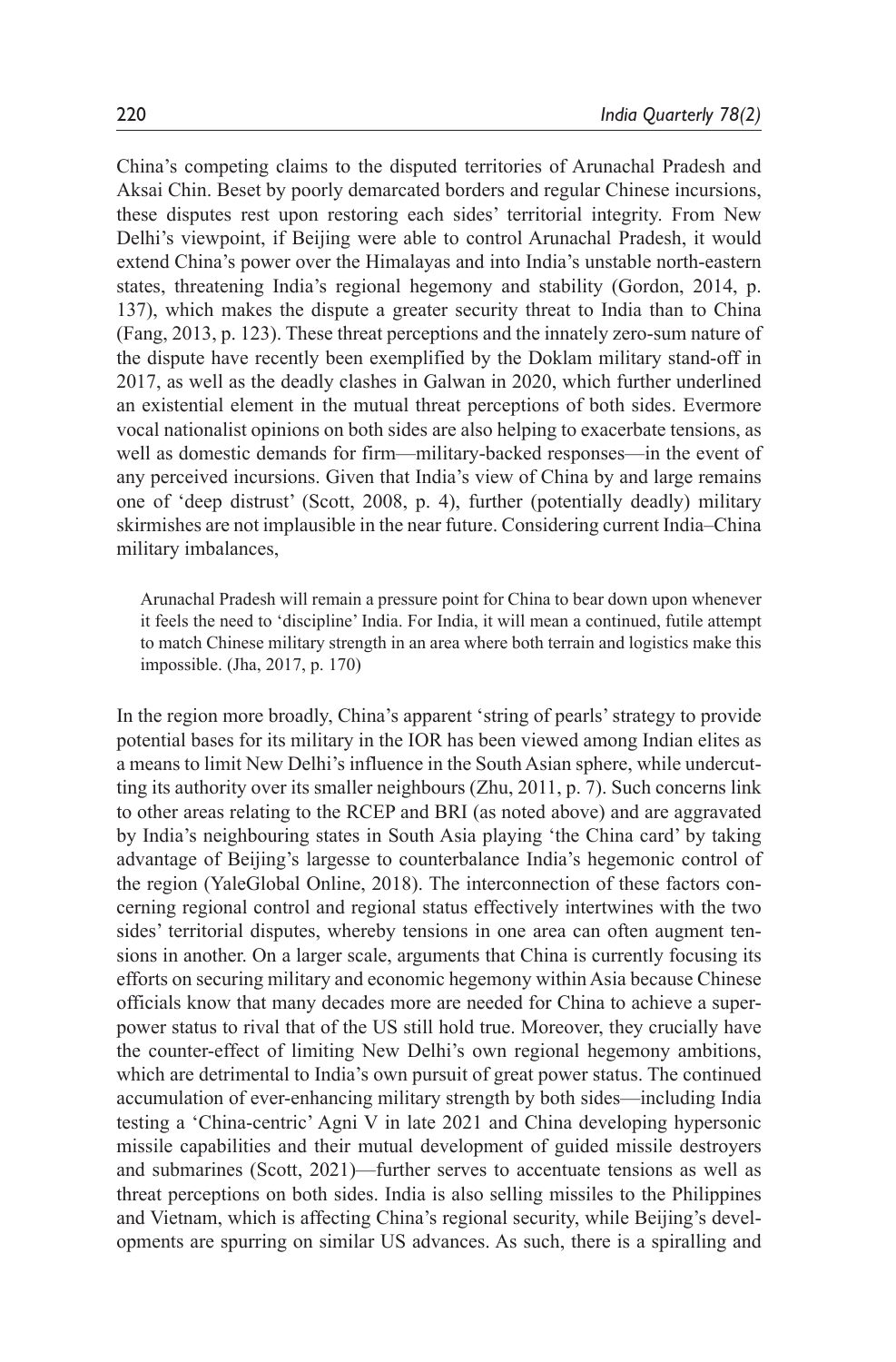broadening military spending race between the two sides 'as both powers continue their competitive rise in the international system as rival techno-powers, watching and responding to each other' (Scott, 2021).

#### *Systemic*

Such a rivalry regarding achieving and maintaining regional hegemony, which is mutually undercut by their unresolved territorial disputes and continuing suspicion of intentions, in many ways serves to undercut the full potential of the Sino-Indian partnership. The fact that these issues are spilling out into India and China's bilateral relations with the smaller states of the Indo-Pacific region also underscores their more negative threat perceptions, especially if they result in further encroachments on each side's perceived 'zone of influence'. Exacerbating such sentiments is China's deep strategic 'all-weather relationship' with Pakistan that seeks to maintain some form of parity in India–Pakistan relations and affects the Kashmir dispute between the two sides whereby Pakistan is not a threat to India without China providing it with military support. China's persuasive role in Indo-Pakistani relations thus highlights a concerted desire by Beijing to inhibit India's hegemonic ambitions in Asia and to entangle New Delhi in a protracted regional conflict against its neighbour. Symbolic of such ties, the Chinese Air Force regularly participates in Pakistan's national day celebrations, despite wider regional tensions (Raghavan, 2019).

In turn, India's intensifying links with the US, as well as with Washington's key partners such as Japan and Australia, are also having a negative effect on India–China ties. Notably, Narendra Modi and the US President Barack Obama met in 2014 and issued a statement declaring that 'we will have a transformative relationship as trusted partners in the 21st century, … our partnership will be a model for the rest of the world' (quoted in Ogden, 2018, p. 10). In 2016, Indian officials noted mutual ties 'rooted in shared values of freedom, democracy, universal human rights, tolerance and pluralism, equal opportunities for all citizens, and rule of law' (Ministry of External Affairs [MEA], 2016b). Markedly, such declarations were regarded as a threat to China's regional and global interests, and as a way for India to contribute to wider international efforts to effectively limit Beijing's influence to the East Asian region. Enhancing this perception, and as part of the wider 'Quad', in 2021 India sent a task force of four warships into the South China Sea on a two-month deployment that included exercises with the US, Japan and Australia. The 2016 'Logistics Exchange Memorandum of Agreement' also significantly upgraded military relations between India and the US. Such a strategic positioning has been accelerating under Prime Minister Modi, whose abandonment of India's traditional non-alignment stance underlines both India's strategic flexibility and its heightening threat perceptions versus China (Malik, 2016, p. 57); it also underlines New Delhi's continued weakness relative to Beijing (Markey, 2021).

More positively, and frequently within the wider international system outside of the Indo-Pacific region, there is, conversely, evidence of a growing strategic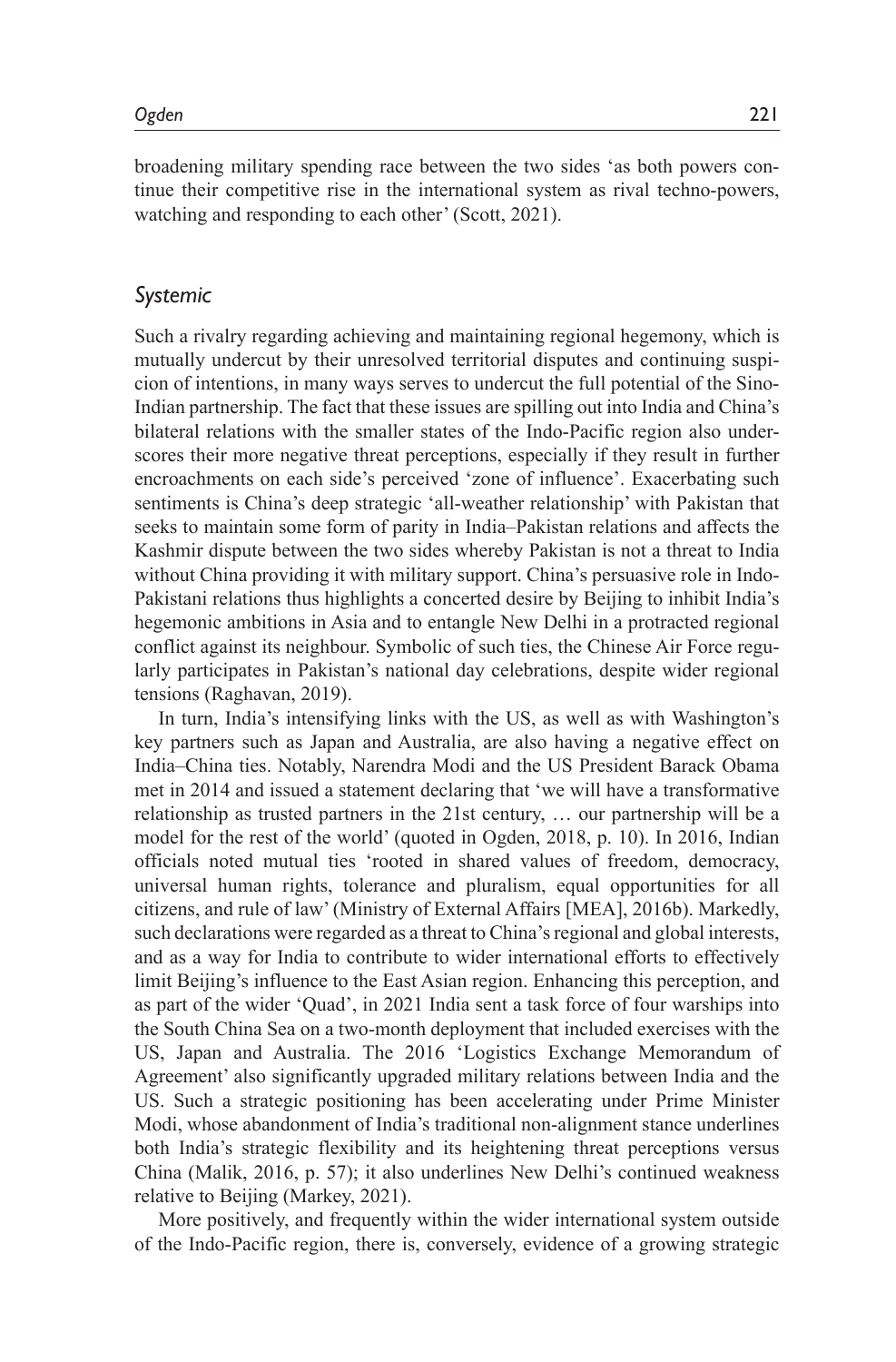convergence between India and China. Stressing again on the double-edged nature of their relations, and how both sides are capable of simultaneously maximising mutual benefits in some areas even if in other areas of their bilateral ties tensions are being ever worsened, this convergence has significant systemic impacts. Built upon a shared multipolar outlook as two rising but under-represented states, for India and China

a democratic international order that represents the interests of a variety of states, rather than that of the hegemon, is integrally linked to a more equitable share of the world's resources, recognition of global interdependence for sustainable development, and the mobilization of considerable scientific and technological resources for addressing poverty. (Coning et al., 2015, p. 110)

This outlook provides the basis for working together on mutual issues and interests such as dealing with the climate emergency and the functioning of global finance.

Mixed with such a perspective is the belief that there is a need for New Delhi and Beijing to 'enhance their influence in international institutions, … (and) to establish a discourse representing the interests of developing countries so as to strengthen the legitimacy of their demands' (Cheng, 2015, p. 369). Significantly, 'a desire to create a new international order, and a very strong sense of personal and collective *suffering* under colonial domination' (Miller, 2013, p. 1) critically underpins such ambitions. In these ways, during Modi's 2015 visit to China, both sides noted that their 'simultaneous re-emergence … as two major powers in the region and the world, offers a momentous opportunity for (the) realisation of the Asian Century' (MEA, 2015). Emblematic of these sentiments, India has joined the Asian Infrastructure Investment Bank and in 2017 India became a full member of the Shanghai Cooperation Organisation (SCO), which Modi saw as 'a logical extension of India's age-old ties with the region; … India's engagement … will help us build a region which is an engine of economic growth for the world; (and) is more stable' (MEA, 2016b). India's ties with the SCO involved joint military exercises, most recently in late 2021, even if these occurred around the same time as the Quad's 'Malabar 21' exercises. Such seemingly paradoxical interactions underscore the increasing ability of New Delhi and Beijing to compartmentalise the pursuit of their various strategic interests to particular domains, even if they are seemingly in active competition with each other. Such an observation further highlights the extremely double-edged nature of their relationship.

# **Conclusion: Navigating Simultaneous Convergence and Divergence**

As has been evident across the last 75 years of their international interactions with each other, India–China relations are beset by a complex and ever-evolving melange of interests that across time have converged and diverged. Often doing so simultaneously, and in a way that has been significantly enhanced in the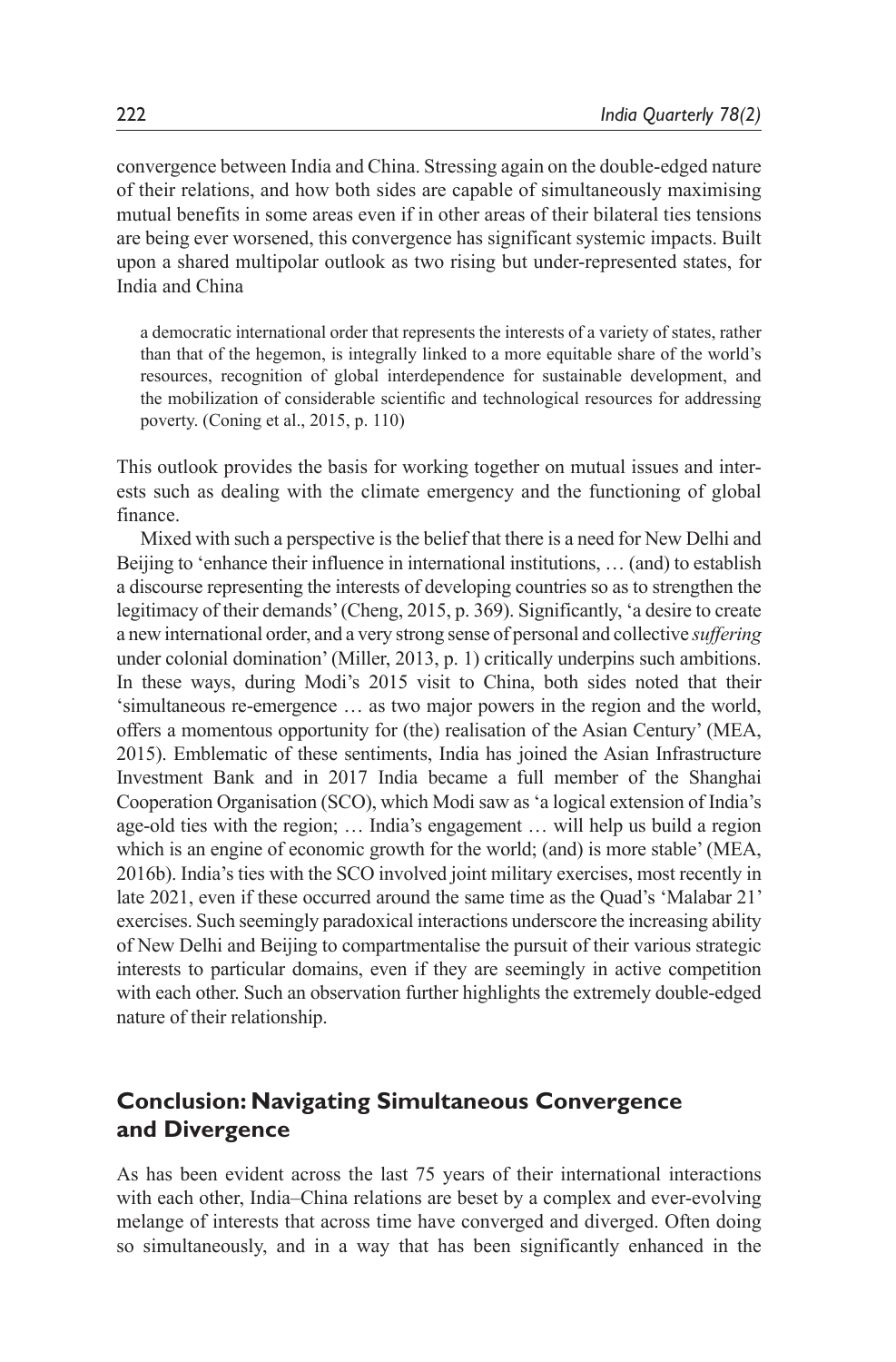earliest decades of the twenty-first century as both states' relative share of global economic, military and diplomatic power has been increasing exponentially, such a dynamic appears set to dictate the prevailing nature of relations between New Delhi and Beijing. As this article has shown, such a dynamic underscores the highly double-edged nature of their relations, which are driven by strategic goals that can frequently be regarded as being *concurrently beneficial and threatening*. The mutual assertion of India and China wanting to restore their status of being great powers and the resultant need to augment their global power across a common set of distinct power quotients underpins such a perspective. Moreover, in specific domains relating to positively resolving territorial disputes, achieving undisputed regional hegemony and establishing leadership of the Asian Century, because these strategic goals and interests overlap, India and China appear forced into competition with each other. Past experience and precedent of conflict—most vividly the deadly skirmishes at Galwan in 2020—reinforce such threat perceptions, which are themselves further intensified by significant and continued material power accumulations by both entities.

Finding a way forward that circumvents—and even breaks out of—such simultaneous convergence and divergence appears to be difficult. Arguably both sides appear to have recognised that it is a core feature of India–China relations from the time of the 2005 'Strategic and Cooperative Partnership Agreement' (as noted above) and its assertion that 'bilateral relations transcend bilateral issues'. However, post-Galwan, when India–China relations arguably hit their lowest point since 1962, the dominant Indian official discourse is now that 'there cannot be business as usual' between the two sides unless—and until—China pulls back its soldiers and restores the status quo ante on their disputed border. Underlining this contention, India's External Affairs Minister S. Jaishankar stated in early 2022 that 'the state of the border will determine the state of the relationship' (quoted in PTI, 2022). This new emphasis suggests that there is a hierarchy of interests and strategic preferences between the two sides that is capable of fluctuating in relation to specific situations and towards specific audiences. At the moment, border contentions top this hierarchy, a shift that has been intensified by changes across other facets of the India–China relationship, most evidently in material terms whereby Beijing's capabilities are now outstripping New Delhi's. In particular, competition for regional influence has intensified, especially after the commencement of China's BRI, which has led to a loss of traction regarding cooperation between the two sides on big global issues such as climate change, the nature of the global trading system, sovereignty issues and humanitarian interventions, among others. Such an observation also reinforces a sense of waning cooperation between the two giants, thus exacerbating other tensions between them and hence tilting their current relations towards the negative side of the double-edged sword.

In order for peaceful relations to prevail, the key challenge remains to keep the double-edged sword integral to relations between New Delhi and Beijing as well balanced as possible, whereby the negative edge is not allowed to outweigh the positive side. Within the contemporary dynamics of their relations, and given their recent border clashes, doubling down mutual diplomatic efforts to resolve the border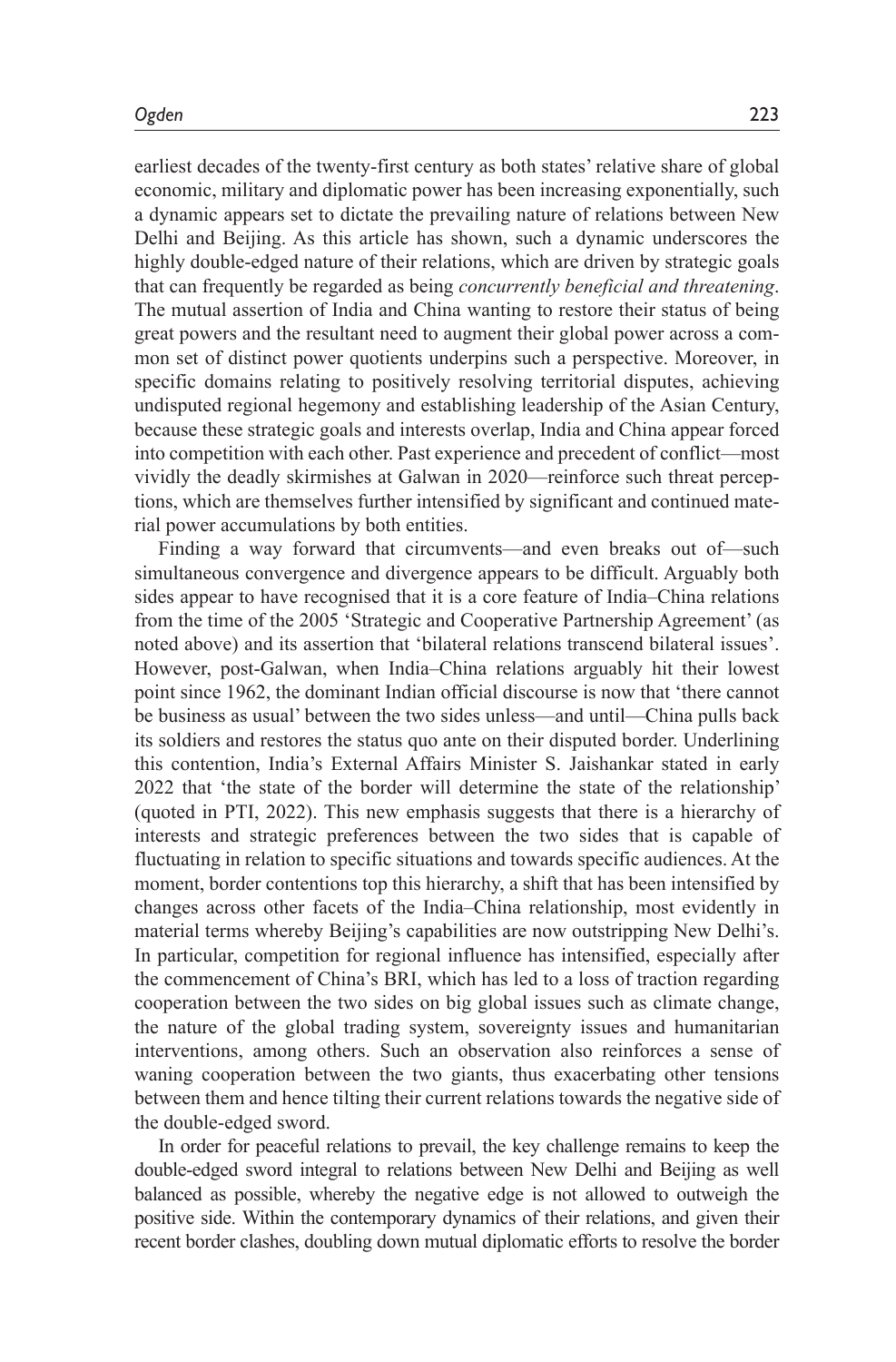issue would be of clear benefit to the future trajectory of India–China relations. Resurrecting possibilities of Modi realising himself as 'India's Nixon' (Tiezzi, 2014)—a role which was much heralded in 2014 as a means to resolve the border issue and thus cement a strategic partnership with China as partners in the Asian twenty-first century—could have potential in this regard. It would, though, require concessions on both sides that are presently difficult to craft given, often nationalistfuelled, tensions between the two sides. Wider regional dynamics, most obviously the ongoing all-weather ties between Beijing and Islamabad, and New Delhi's clear—and deepening—strategic recent tilt towards Washington (and Tokyo), would also appear to somewhat mitigate against carving out such a strategic pathway.

More broadly, cultivating self-awareness among leaders from both sides and across their political spectrums is vitally important, as is the need for enhancing cultural exchanges between the two states so as to assuage the deep distrust that evermore permeates both their populations. The avoidance of zero-sum thinking is vital in this regard, and dialogue can be enhanced by both states thinking more about achieving their underlying mutual interests, in a way that does not irrevocably derail them, which could occur through further border clashes. These shared interests are clearest vis-à-vis mutual domestic development and modernisation aims but also the construction of a multipolar world order that would serve to confirm their great power ambitions (Ogden, 2017, pp. 127–129). Again, removing the problem of the border dispute through a pragmatic and mutually acceptable 'grand bargain' could eliminate such a conditioning reality, allowing the rest of their relations to flourish, while positively re-arranging—and hopefully marrying together—the hierarchy of interests and strategic preferences pursued in both states. In this way, seeing India–China relations in a holistic manner, that requires an ever-attentive form of *full-spectrum maintenance* to make them positive-sum in nature, is also required.

In an age of more populist- and nationalist-driven international relations, and with two assertive and self-confident leaders in the guise of Narendra Modi and Xi Jinping, such efforts gain a higher degree of necessity and importance. Enhanced cooperation in all spheres—but particularly the economic and military ones—can also help to create a heightened sense of shared interdependence, understanding and destiny between India and China and will be useful bonds in times of tension and potential conflict. Accepting strategic complexity rather than expecting strategic simplicity, while remembering the critical watchword of modern Indian foreign policy—*pragmatism*—would also be of value. As such, New Delhi can benefit from gaining positive cooperation on say climate change and social governance/corruption, even if it also experiences the negative effects of unbalanced and unequal trade with Beijing. Equally, India–China military cooperation, on cross-border crimes such as drug trafficking or the infiltration of militant groups, can take place, in particular domains, even if China remains the strongest supporter of Pakistan which is seen as the key source of terrorism in India. In a world still beset by the ongoing COVID-19 pandemic, and with new as yet unknown variants threatening the health of both states, along with the increasing chance of an imminent and seismic stock market collapse in the US (Grantham, 2022), accepting such complexity but also appreciating the trust that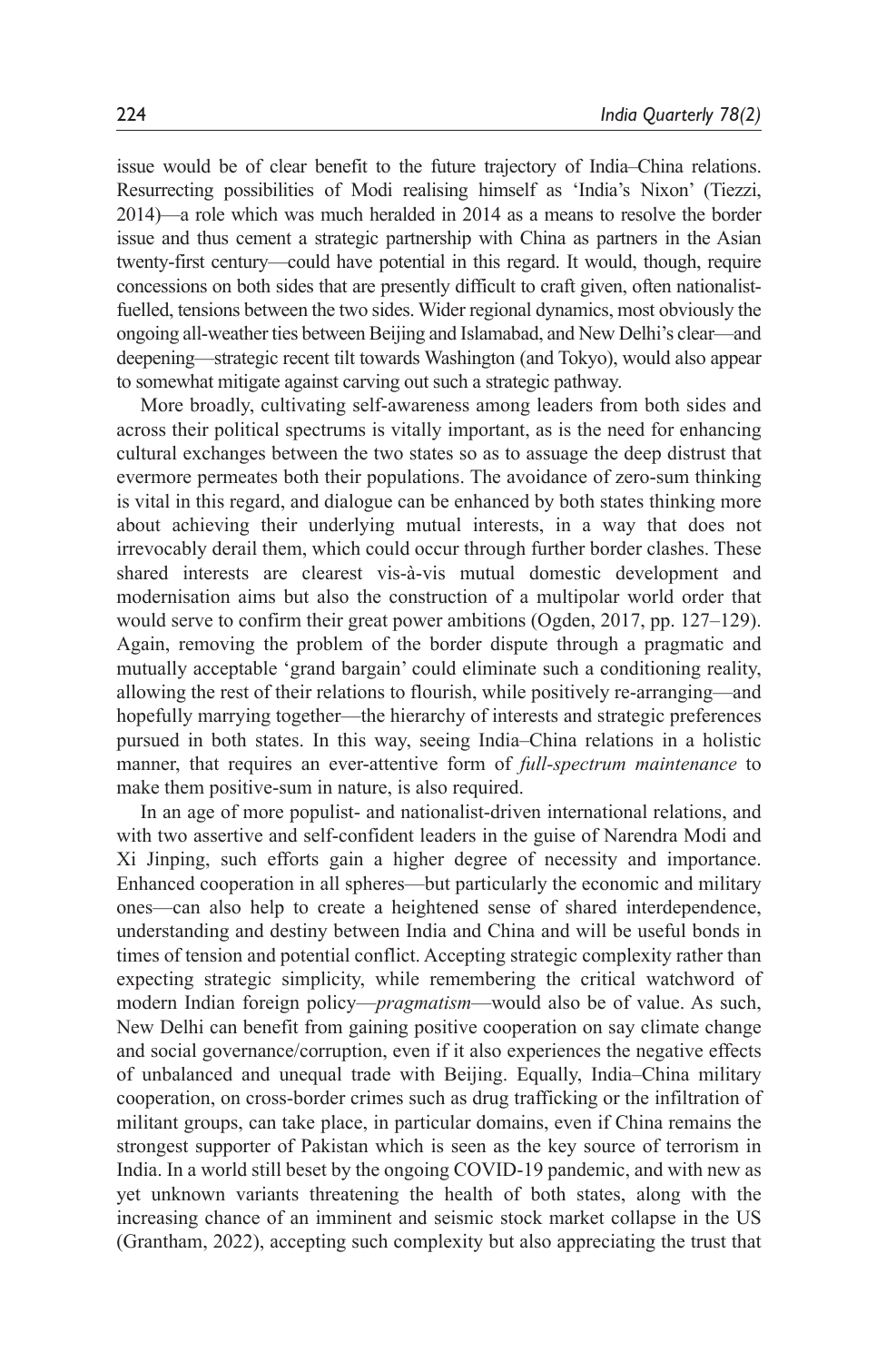can be built by working more cooperatively and positively together will enhance possibilities for stability. It will also ultimately help both India and China to successfully pursue their great power quests and to truly—and collectively realise the Asian Century.

*Chris Ogden is a Senior Lecturer/Associate Professor in Asian Security at the University of St Andrews, where he teaches the international relations of India and China. His research interests concern the interplay between foreign and domestic policy influences in South Asia (primarily India) and East Asia (primarily China), Hindu nationalism and the BJP, authoritarianism, and India and China's great power trajectories. In 2018, he founded the European Scholars of South Asian International Relations network.*

#### **Declaration of Conflicting Interests**

The author declared no potential conflicts of interest with respect to the research, authorship and/or publication of this article.

#### **Funding**

The author received no financial support for the research, authorship and/or publication of this article.

#### **References**

- Aiyar, P. (2007). India–China trade: A long road ahead. In P. G. Gandhi (Ed.), *India and China in the Asian century: Global economic power dynamics* (pp. 211–216). Deep & Deep.
- Astarita, C. (2007). China and India: Rivals or partners? an analysis of the background of the interactions between the two major emerging Asian powers. *Transition Studies Review*, *14*(3), 545–561.
- Baldwin, D. A. (1971). Thinking about threat. *The Journal of Conflict Resolution*, *15*(1), 71–78.
- Batabyal, A. (2006). Balancing China in Asia: A realist assessment of India's Look East strategy. *China Report*, *42*, 179–197.
- BBC. (2020, June 29). India bans Tik-Tok, WeChat and dozens more Chinese apps. *BBC News Online*. https://www.bbc.com/news/technology-53225720
- Cheng, J. Y. S. (2015). China's approach to BRICS. *Journal of Contemporary China*, *24*(92), 357–375.
- Climate Watch. (2021). Historical GHG emissions. *World Resources Institution*. https:// www.wri.org/initiatives/climate-watch
- Coning, C. de., Mandrup, T., & Odgaard, L. (2015). *The BRICS and Coexistence: An Alternative Vision of World Order*. Routledge.
- Cooper, A. F., & Farooq, A. B. (2016). The role of China and India in the G20 and BRICS: Commonalities or competitive behaviour? *Journal of Current Chinese Affairs*, *45*(3), 73–106.
- Duggal, H. (2021, November 22). Infographic: The 100 most polluted cities in the world. *Al-Jazeera*. https://www.aljazeera.com/news/2021/11/22/infographic-the-worlds-100 most-polluted-cities-interactive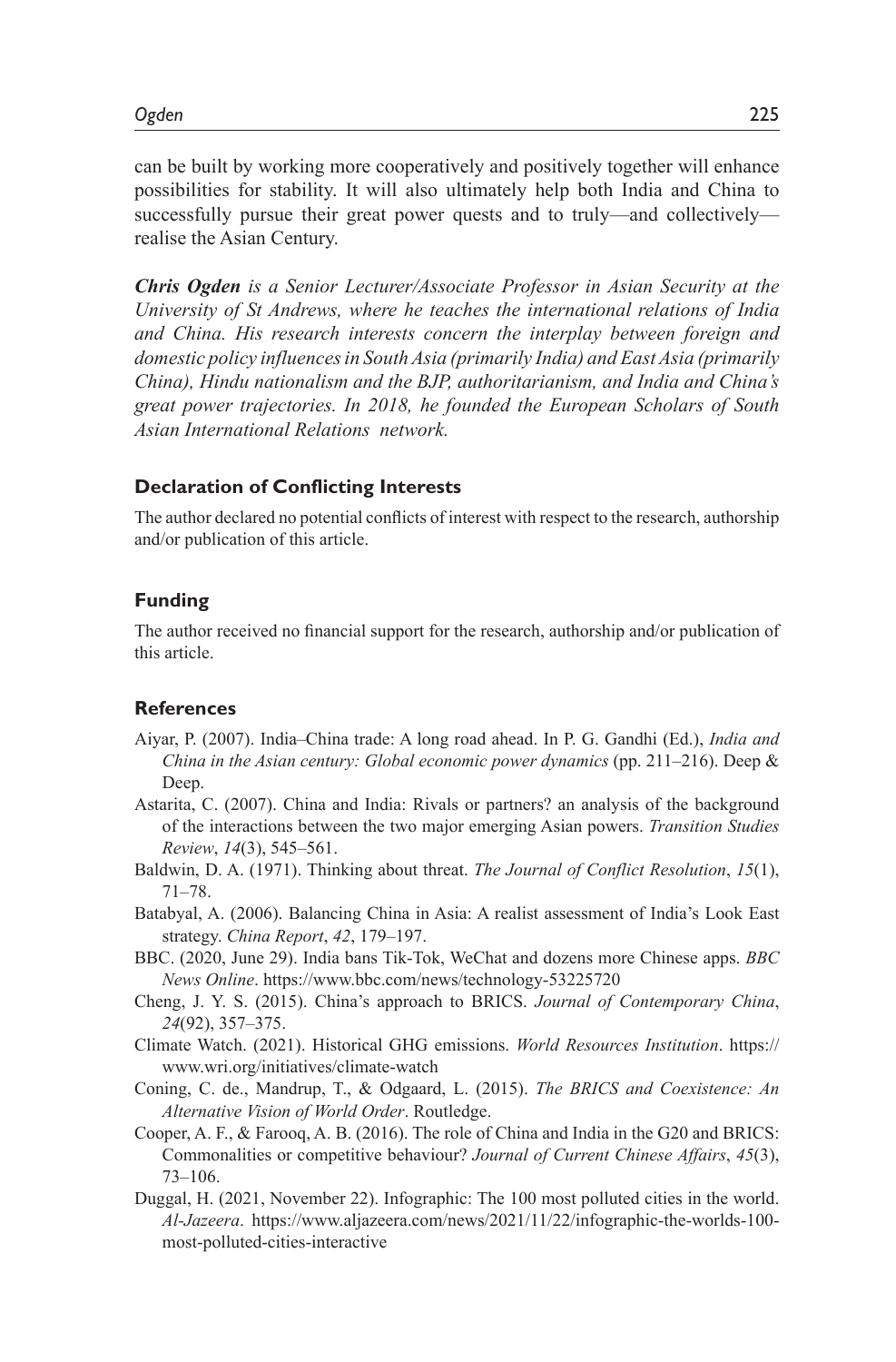- Embassy of India. (2009). *India–China bilateral relations*—*political relations*. http:// www.indianembassy.org.cn/DynamicContent.aspx?MenuId=2&SubMenuId=0
- Fang, T. (2013). *Asymmetrical threat perceptions in India–China relations*. Oxford University Press.
- Frankel, F. R. (2004). Introduction. In F. R. Frankel & H. Harding (Eds.), *The India–China relationship: What the United States needs to know* (pp. 3–32). Columbia University Press.
- Garver, J. W. (2001). *Protracted contest: Sino-Indian rivalry in the twentieth century*. University of Washington Press.
- Garver, J. W. (2004a). China's Kashmir policies. *India Review*, *3*(1), 1–24.
- Garver, J. W. (2004b). India, China, the United States, Tibet, and the origins of the 1962 war. *India Review*, *3*(2), 9–20.
- Gordon, S. (2014). *India's rise as an Asian Power*. Georgetown University Press.
- Grantham, J. (2022, January 20). *Let the wild rumpus begin*. GMO. https://www.gmo.com/ globalassets/articles/viewpoints/2022/gmo\_let-the-wild-rumpus-begin\_1-22.pdf
- Guha, K. (2012). Sino-Indian relations: History, problems and prospects. *Harvard International Review*, *34*(2), 26–29.
- Hopf, T. (1998). The promise of constructivism in international relations theory. *International Security, 23*(1), 171–200.
- Huchet, J. (2008). Between geostrategic rivalry and economic competition: Emergence of a pragmatic India–China relationship. *China Perspectives*, *3*, 50–67.
- Jha, P. S. (2017). China–India relations under Modi: Playing with fire. *China Report*, *52*(2), 158–171.
- Maddison, A. (2003). *The world economy: Historical statistics*. OECD.
- Malik, M. (2016). Balancing act: The China–India–US triangle. *World Affairs*, *179*(1), 46–57.
- Markey, D. (2021, May 25). *India's vulnerabilities leave no choice but partnership* [China–India Brief #182]. https://lkyspp.nus.edu.sg/cag/publications/details/chinaindia-brief-182
- Ministry of External Affairs (MEA). (2015, May 15). *Joint statement between India and China during prime minister's visit to China*. http://mea.gov.in/bilateraldocuments. htm?dtl/25240/Joint\_Statement\_between\_the\_India\_and\_China\_during\_Prime\_ Ministers visit to China
- MEA. (2016a, June 7). India–US joint statement during the visit of Prime Minister to USA. *Ministry of External Affairs*. http://mea.gov.in/bilateraldocuments.htm?dtl/26879/ IndiaUS Joint Statement during the visit of Prime Minister to USA The United States and India Enduring Global Partners in the 21st Century
- MEA. (2016b, June 24). *Speech by Prime Minister at SCO summit*. http://mea.gov.in/ SpeechesStatements.htm?dtl/26948/Speech\_by\_Prime\_Minister\_at\_SCO\_Summit\_ June\_24\_2016
- Miller, M. C. (2013). *Wronged by empire: Post imperial ideology and foreign policy in India and China*. Stanford University Press
- Naidu, G. V. C. (2008, December 15–16). *India–Japan relations: Emerging contours of strategic partnership* [Paper presentation]. 10th IDSA-JIIA Bilateral Seminar, New Delhi. https://www.researchgate.net/publication/242580504 India-Japan Relations Emerging Contours of Strategic Partnership
- Norbu, D. (1997). Tibet in Sino-Indian relations: The centrality of marginality. *Asian Survey*, *37*(11), 1078–10795.
- Ogden, C. (2014). *Indian foreign policy: Ambition and transition*. Polity Press.
- Ogden, C. (2017). *China and India: Asia's emergent great powers*. Polity Press.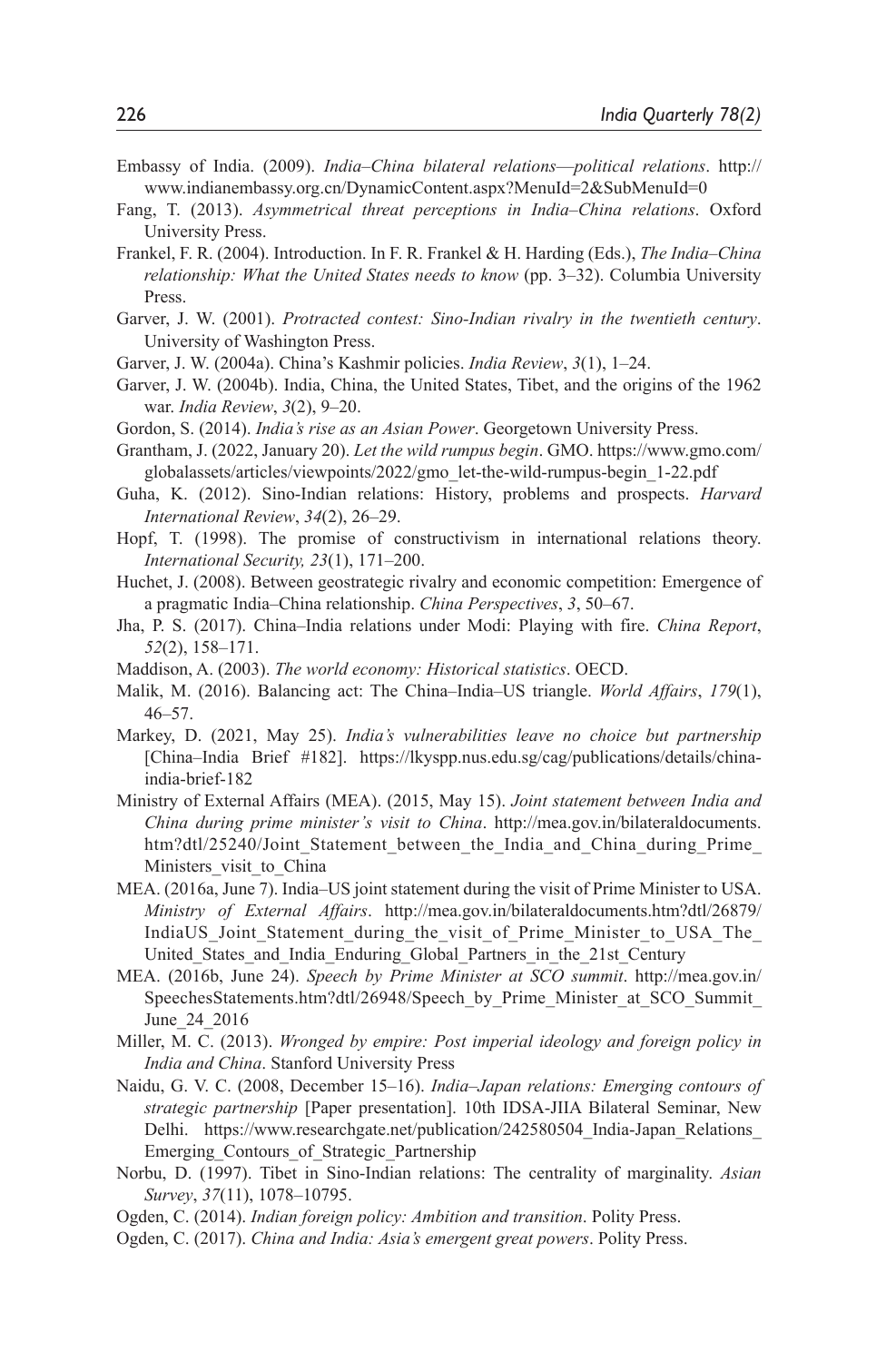- Ogden, C. (2018). Tone shift: India's dominant foreign policy aims under Modi. *Indian Politics and Policy*, *1*(1), 3–23.
- Pant, H. V. (2011). India's relations with China. In D. Scott (Ed.), *Handbook of India's international relations* (pp. 233–242). London.
- Pant, H., & Joshi, Y. (2015). *The US pivot and Indian foreign policy: Asia's evolving balance of power*. Palgrave Macmillan.
- Pardesi, M. S. (2010). Understanding (changing) Chinese strategic perceptions of India. *Strategic Analysis*, *34*(4), 562–578.
- Patranobis, S. (2021, May 8). Indian firms procuring over 60,000 oxygen concentrators from China. *Hindustan Times*. https://www.hindustantimes.com/world-news/indianfirms-procuring-over-60-000-oxygen-concentrators-from-china-101620464887545. html
- Perkovich, G. (2004). The nuclear and security balance. In F. R. Frankel & H. Harding (Eds.), *The India–China relationship: What the United States needs to know* (pp. 178– 218). Columbia University Press.
- PTI. (2022, February 20). 'State of border will determine state of relationship with China': S Jaishankar at Munich Security Conference. *Outlook*. https://www.outlookindia. com/international/-state-of-border-will-determine-state-of-relationship-with-china-sjaishankar-at-munich-security-conference-news-183248
- Raghavan, S. (2019, March 19). Diplomatic patience will pay more dividends on the China front. *Hindustan Times*. https://www.hindustantimes.com/columns/ diplomatic-patience-will-pay-more-dividends-on-the-china-front/storyfTexzvpqamZy4hL3Gha9QI.html
- Rusko, C., & Sasikumar, K. (2007). India and China: From trade to peace? *Asian Perspective*, *31*(4), 99–123.
- Scott, D. (2008). The great power 'great game' between India and China: 'The logic of geography'. *Geopolitics*, *13*(1), 1–26.
- Scott, D. (2021, January 12). *Missile race spirals between China and India* [China–India Brief #196]. https://lkyspp.nus.edu.sg/cag/publications/details/china-india-brief-196
- Sidhu, W. P. S., & Yuan, J-D. (2003). *China and India: Cooperation or conflict?* Lynne Rienner.
- Singer, J. D. (1958). Threat perception and the armament-tension dilemma. *Journal of Conflict Resolution*, *2*(1), 90–105.
- Statista. (2018, April 19). *Deaths from air pollution worldwide*. https://www.statista.com/ chart/13575/deaths-from-air-pollution-worldwide/
- Statista. (2021, March 31). *Distribution of India's imports in financial year 2020*. https:// www.statista.com/statistics/650670/import-share-by-source-country-india/
- Stockholm International Peace Research Institute. (2021). *Military expenditure*. https:// www.sipri.org/databases/milex
- Sullivan, K. (2014). Exceptionalism in Indian diplomacy: The origins of India's moral leadership aspirations. *South Asia: Journal of South Asian Studies*, *37*(4), 640–655.
- Tellis, A. J. (2004). China and India in Asia. In F. R. Frankel & H. Harding (Eds.), *The India–China relationship: What the United States needs to know* (pp. 134–77). Columbia University Press.
- Tellis, A. J., & Mirski, S. (2013). Introduction. In A. J. Tellis & S. Mirski (Eds.) *Crux of Asia: China, India, and the Emerging Global Order* (pp. 3–42). Carnegie Endowment for International Peace.
- *The Economic Times*. (2022). India–China trade grows to record \$125 billion in 2021 despite tensions in eastern Ladakh. https://auto.economictimes.indiatimes.com/news/